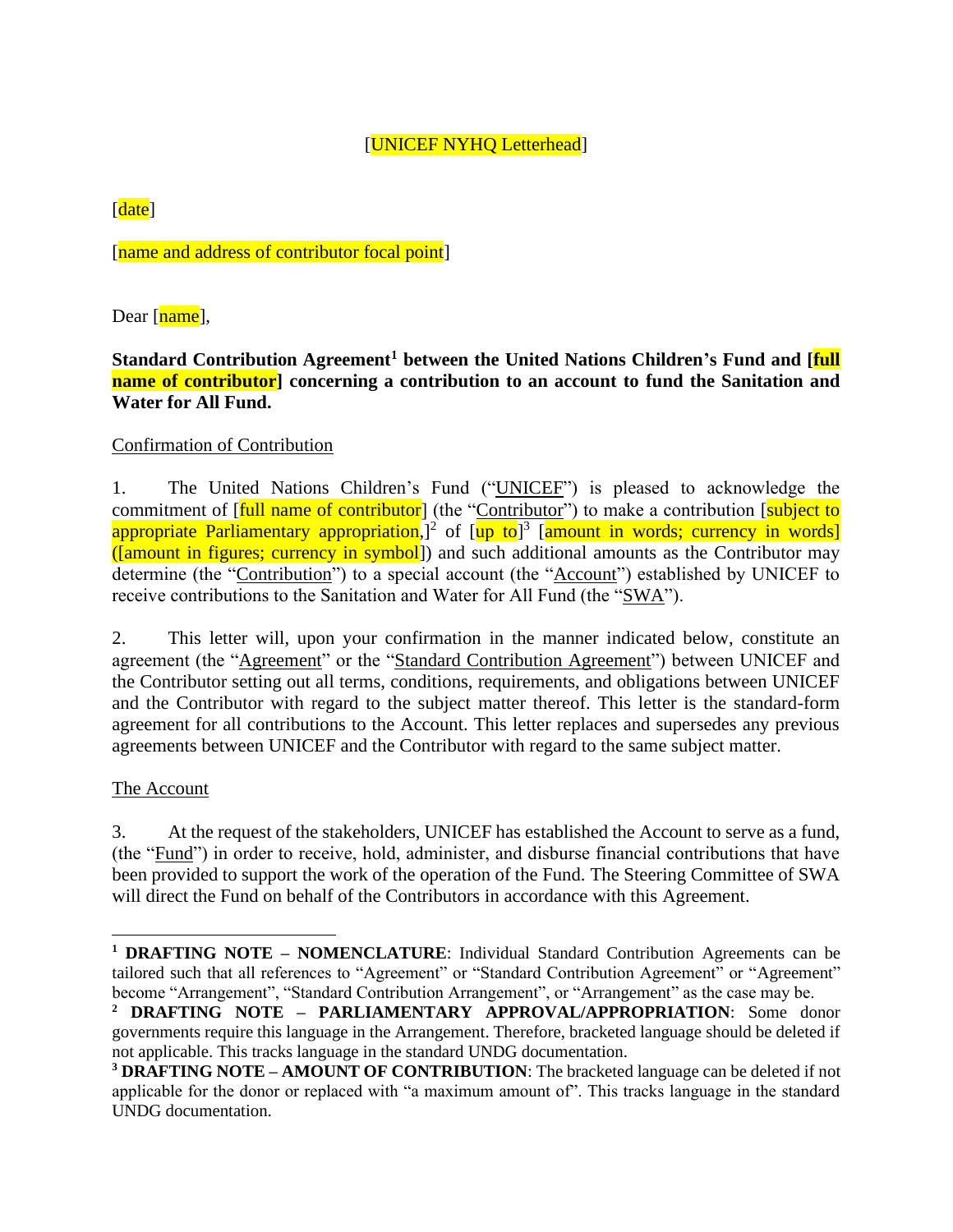(a) UNICEF will accept contributions to the Fund unearmarked and also contributions earmarked in accordance with earmarking requirements of the Contributor; provided however that all contributions to the Fund (unearmarked and earmarked) will be subject to the administrative fee referred to in paragraph 10 below and will be available to meet the costs of supporting the Fund as reflected in the annual work plans and budgets referred to in paragraph 14 below.

4. UNICEF has established and operates the Account, and will undertake the activities contemplated in this Agreement, on the understanding that UNICEF will be accountable for funds while on deposit in the Account and that the Governments, organizations and other entities receiving disbursements from the Account will have full and exclusive programmatic and financial accountability for the funds disbursed to them from the Account. Upon disbursing money from the Account, UNICEF will have no responsibility, fiduciary or otherwise, for the use of such funds or for activities carried out therewith.

# Transfer of the Contribution

5. The Contribution may be transferred in a single payment or in instalments. If the Contributor elects to transfer the Contribution in instalments, it will advise UNICEF of the amounts of each instalment and the payment schedule.<sup>4</sup>

6. The Contributor will transfer the Contribution (or each instalment, as applicable) to UNICEF by depositing it into the following bank account:<sup>5</sup>

UNICEF NY Cashier's Account No. 1

"The Contributor will transfer the Contribution (or each instalment, as applicable) to UNICEF by depositing it into a UNICEF bank account as designated by UNICEF."

**<sup>4</sup> DRAFTING NOTE**: Where a Contributor is transferring the Contribution in instalments this paragraph will be replaced with the following:

<sup>&</sup>quot;The Contribution will be paid in  $\lceil$  number in words] ( $\lceil$  number in figures<sup>†</sup>) instalments, of [amount in words; currency in words] ([amount in figures; currency in symbol]) each. The first instalment will be paid within ten (10) working days (in New York) of the effective date of this Standard Contribution [Agreement/Arrangement]. The second and subsequent instalments will be paid on or before [dates]. The second and subsequent instalments will each be requested by the Steering Committee thirty (30) days prior to the scheduled payment date, subject to the Steering Committee's (a) being satisfied of continued overall progress in programmes supported by the Fund and (b) determining that uncommitted balances in the Account (both unearmarked and for each category of earmarking) as at the date the instalment is due will not be sufficient to meet projected cash flow needs. The Contributor may request additional information from the SWA Secretariat (referred to in paragraph 11 below) in order to complete any internal processes with regard to release of the second and subsequent instalments.".

**<sup>5</sup> DRAFTING NOTE**: Where a Contributor does not wish to include UNICEF's banking details in the SCA this paragraph will be replaced with the following: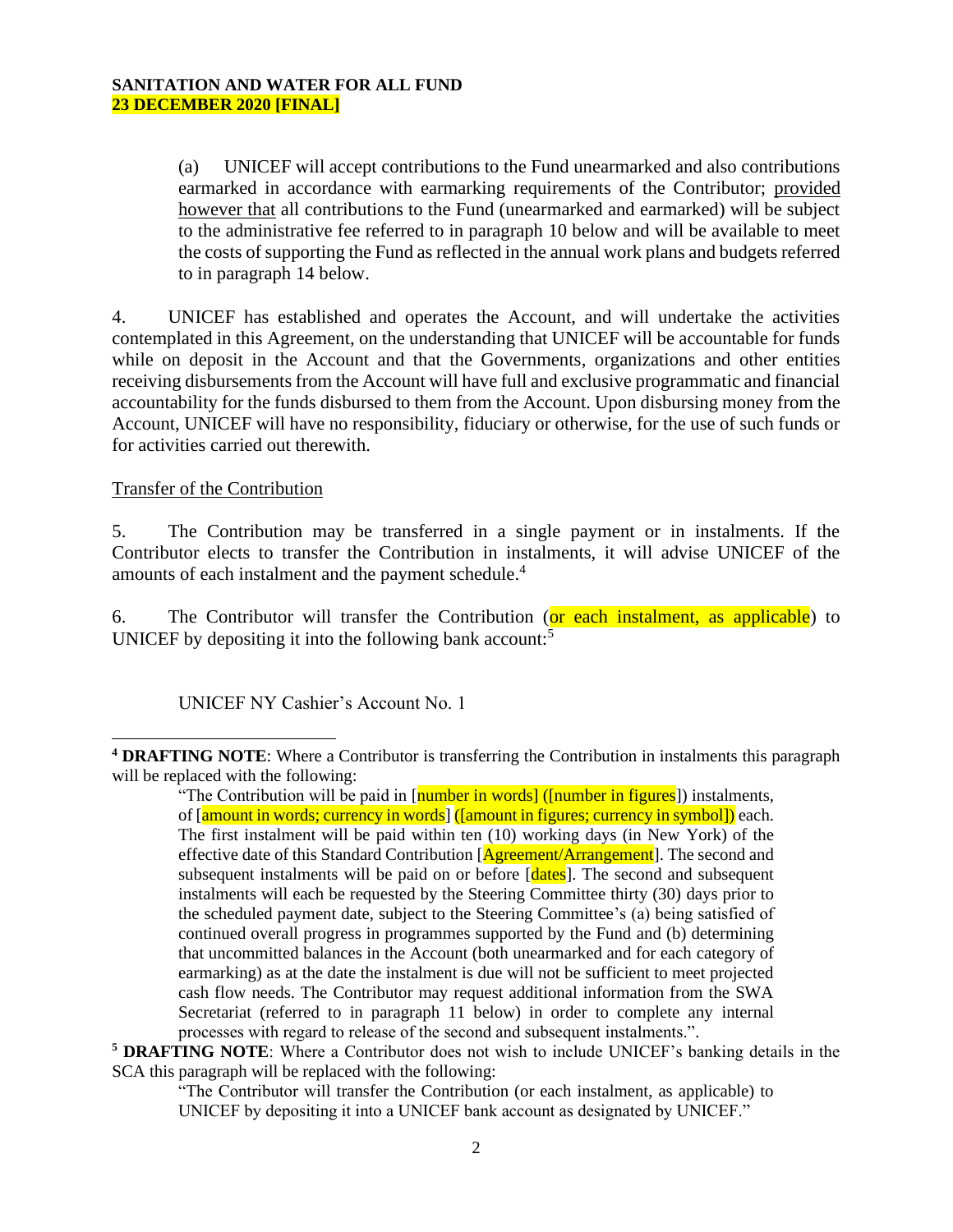

7. When making the transfer, the Contributor will notify UNICEF Global Shared Services Centre (GSSC) by e-mail [\(gssccashier@unicef.org\)](mailto:gssccashier@unicef.org), of the following: (a) the amount transferred; (b) the value date of the transfer; (c) that the transfer is from the Contributor in accordance with this Agreement, for deposit in the Account; and (d) any earmarking requirements of the Contributor with regard to the amount transferred. UNICEF will promptly acknowledge receipt of funds in writing indicating the amount received (stated in the currency received and, if the transfer is in a currency other than in United States dollars, applying the United Nations operational rate of exchange on the date of receipt) and the date of receipt.

8. The Contributor reserves the right to discontinue future transfers of the Contribution (i) if there is a failure to fulfil any obligations under this Agreement; or (ii) if there are credible allegations of improper use of the funds while on deposit in the Account or once disbursed from the Account; provided however that before discontinuing future transfers of the Contribution, the Contributor will consult with the Steering Committee and UNICEF with a view to promptly resolving the Contributor's concerns.

9. The Account is established and administered in accordance with the Financial Regulations, Rules and Administrative Instructions of UNICEF including those relating to interest and internal and external audit and will be subject exclusively to internal and external audit in accordance with the Regulations, Rules, and Procedures of UNICEF. The Account will be conducted in United States dollars. The United States dollar value of the Contribution, if made in a currency other than United States dollars, will be determined by applying the United Nations operational rate of exchange in effect on the date of receipt of the Contribution. UNICEF will not absorb gains or losses on currency exchanges. Such amounts will increase or decrease the funds available for disbursement from the Account. The Contributor acknowledges that the Contribution will be comingled with other contributions to the Fund and that it will not be separately identified or administered except to the extent required in order to give effect to any earmarking instructions from the Contributor. At the end of each calendar year, UNICEF will return, to the Fund, any interest accrued on the balances on the Account.

10. UNICEF will be entitled to allocate an administrative fee of one percent (1%) of the Contribution to assist in defraying UNICEF's costs of administering the Account. Such fee will be allocated upon receipt of the Contribution and the balance will be deposited by UNICEF to the Account.

# The Secretariat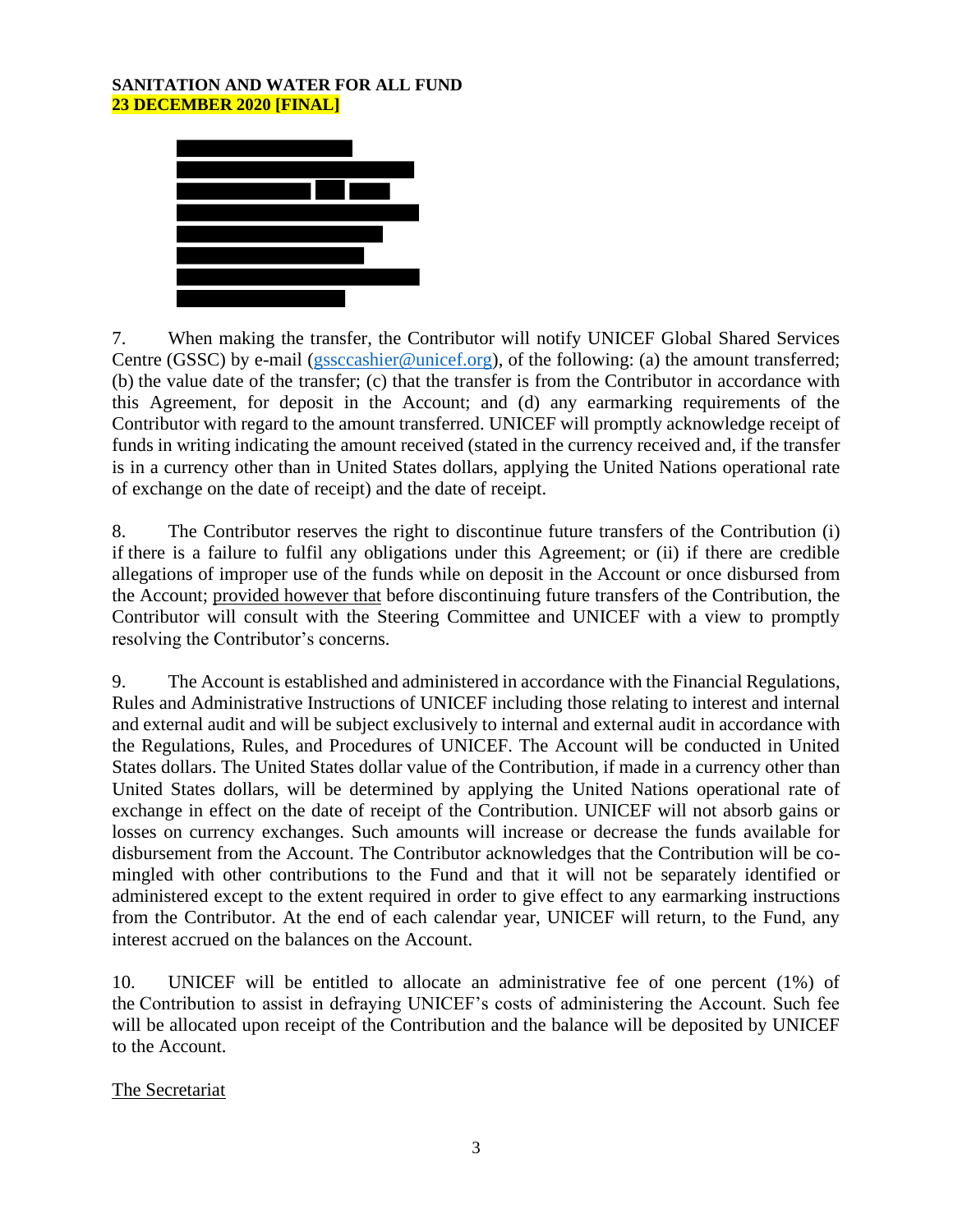11. At the request of Contributors to the Account, UNICEF has established a secretariat for SWA (the "SWA Secretariat") in order to support the operation of SWA and in particular, the work of Steering Committee, with regard to the development of programmes, allocation of funds, monitoring of programme implementation and managing risk, and advocacy and resource mobilization.

12. The SWA Secretariat is established administratively within UNICEF. It is operated and administered under the Regulations, Rules, Procedures, Administrative Instructions and other Administrative Issuances governing the operations of UNICEF including but not limited to those relating to personnel and financial administration, and the UNICEF policy prohibiting and combatting fraud and corruption.

13. Administrative support to the Fund and the SWA Secretariat will be provided exclusively by UNICEF, including but not limited to administering all personnel matters including the administration of staff contracts and hiring of consultants; making all arrangements for travel and in-country logistical support in programme countries as needed; and other administrative support (including financial administration, legal support, information technology support); and conducting of internal audits if so determined by the UNICEF Office of Internal Audit and Investigation.

14. The annual activities of the SWA Secretariat will be set out in an annual work plan and budget developed by the Chief Executive Officer of the SWA Secretariat (the "CEO") and approved by the Steering Committee following agreement by the UNICEF Comptroller that it complies with UNICEF's Financial Regulations, Rules, Policies and Procedures including those as to budgeting. Each such annual budget will include the direct costs of the activities in the work plan as well as SWA's share of the costs of the UNICEF Funds Support Office (the "UNICEF-FSO") and additional UNICEF support as required. Each such annual work plan and budget will be agreed by the UNICEF Comptroller and approved by the Steering Committee no later than sixty (60) days prior to the beginning of the calendar year to which it relates.

15. UNICEF and the Steering Committee will make arrangements and agreements with regard to selection and appointment of the CEO and personnel in the SWA Secretariat.

16. The premises for the SWA Secretariat's offices will be arranged by UNICEF in accordance with agreements reached between UNICEF and the Steering Committee.

# Disbursements from the Account

17. UNICEF will provide monthly updates to the Steering Committee on the balances in the Account (committed and uncommitted), setting out amounts unearmarked and earmarked, with earmarks identified.

18. UNICEF will make commitments of funds in the Account and disbursements of funds from the Account in accordance with decisions made by the Steering Committee and conveyed to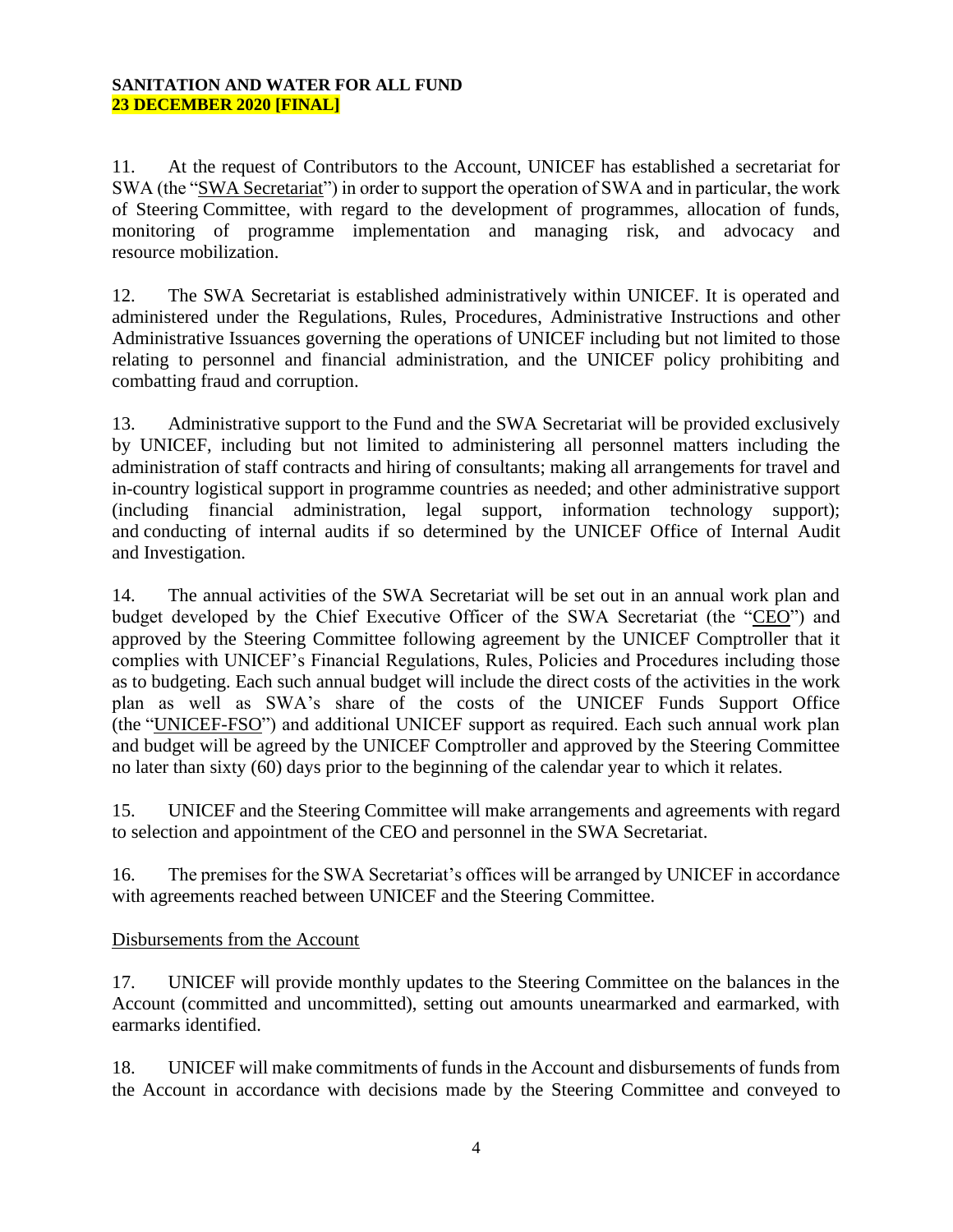UNICEF by the CEO in such manner and format, and with such supporting documentation, as will be determined by UNICEF and the CEO. It is understood that the CEO will, with regard to the SWA Secretariat, only request disbursements that are in accordance with a budget and projected cash flow needs of the SWA Secretariat approved in writing by the Steering Committee. UNICEF will be entitled to treat all written instructions of the Steering Committee as valid and authorized, and to act accordingly without further enquiry. UNICEF will disburse funds from the Account without need for further notification to, or permission or direction from, the Contributor.

19. Commitments and disbursements will only be made to the extent there are sufficient uncommitted funds, either unearmarked or earmarked for the purposes for which a commitment or disbursement has been decided on by the Steering Committee, available in the Account. Where the relevant balance in the Account on the date of a scheduled disbursement is insufficient to make that disbursement, UNICEF will consult with the CEO who will in turn discuss with the Steering Committee.

20. Each grantee designated in a funding proposal approved by the Steering Committee (each "Grantee") will enter into a standard-form grant confirmation letter (a "Grant Confirmation Letter"), copies of which are attached as **Annex A(1)** and **Annex A(2)**. UNICEF will disburse funds to a Grantee within ten (10) business days (in New York) after receiving the Grant Confirmation Letter signed by the relevant Grantee. UNICEF will transfer funds to each Grantee exclusively in United States dollars and only through wire transfer.

# Anti-terrorism

21. Consistent with United Nations Security Council Resolutions relating to terrorism, including United Nations Security Council Resolution 1373 (2001) and 1267 (1999) and related resolutions, the Contributor and UNICEF are firmly committed to the international fight against terrorism, and in particular, against the financing of terrorism, and in that regard take particular note of Section II, paragraph 10 of Attachment B to the standard Grant Confirmation Letter attached as Annex A(1) and Section II, paragraph 22 of Attachment B to the standard Grant Confirmation Letter attached as Annex A(2).

# Implementation of Programmes by Grantees

22. Each Grantee will establish a separate ledger account under its financial regulations and rules for the receipt and administration of the funds disbursed to it from the Account ("Grants"). Each Grantee assumes full programmatic and financial accountability for the funds disbursed to it by UNICEF in accordance with this Agreement. That separate ledger account will be administered by each Grantee in accordance with its own regulations, rules, policies and procedures, including those relating to interest.<sup>6</sup>

**<sup>6</sup> EXPLANATORY NOTE**: Where UNICEF is also a Grantee, it will need to open its own separate ledger account and transfer funds from the Account to its separate ledger account. This provision tracks the standard UNDG documentation.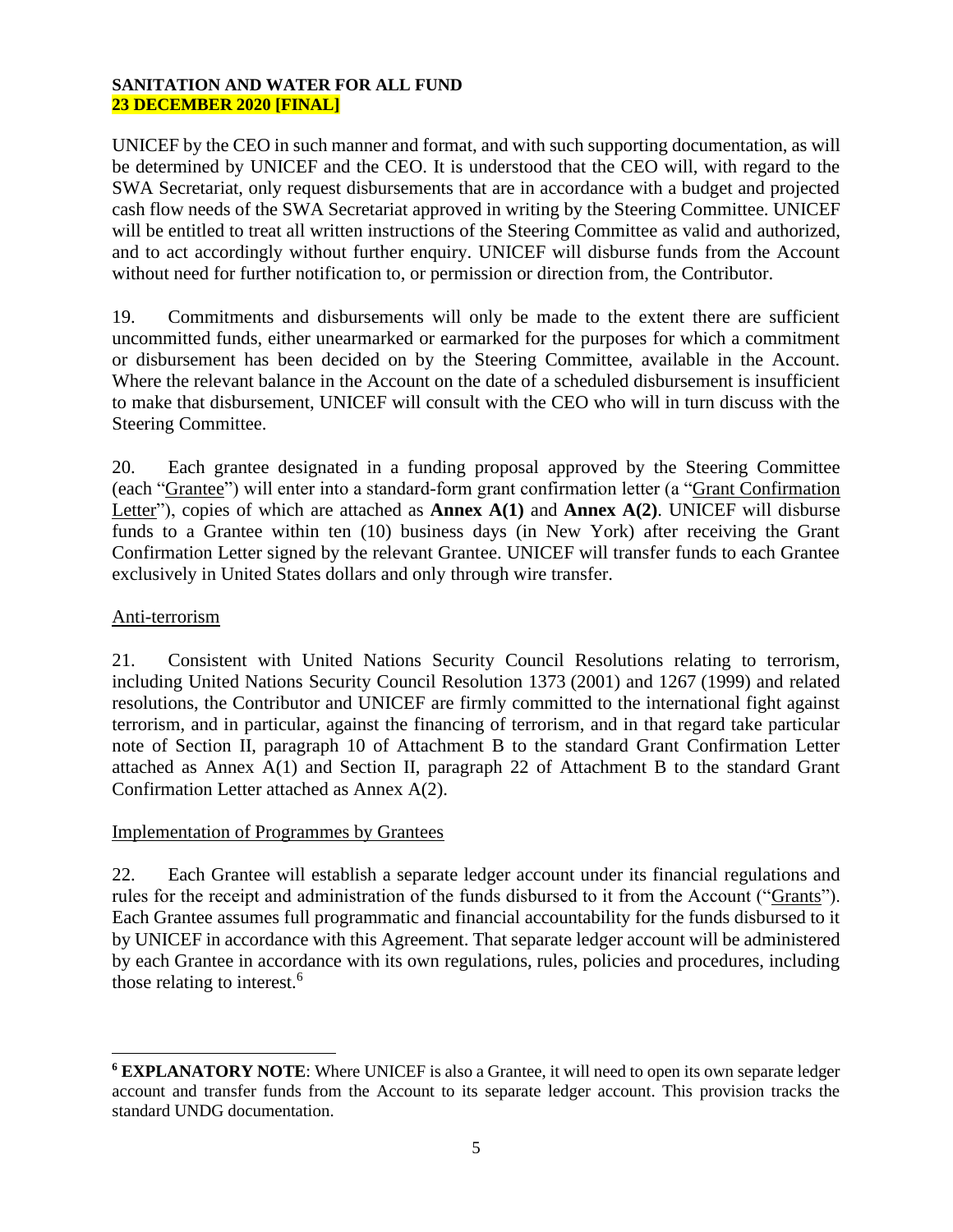23. The implementation of each programme funded by a Grant (each "Programme") will be the sole responsibility of the respective Grantee and will be carried out by such Grantee in accordance with the Grant Confirmation Letter as well as its own applicable regulations, rules, policies and procedures including those relating to procurement as well as the selection and assessment of subgrantees. Accordingly, personnel will be engaged and administered, equipment, supplies and services purchased, and contracts entered into in accordance with the provisions of such regulations, rules, policies and procedures. The Contributor will not be responsible or liable for the activities of any Grantee or UNICEF as a result of this Agreement.

24. The Contributor will not be held liable for the activities and any contractual commitments entered into by the Grantee or UNICEF with any third party for the implementation of this Agreement or the Programmes.

25. Each Grantee will carry out the relevant Programme in line with the Programme Document and Budget approved by the Steering Committee (the "Programme Document and Budget"). Any significant modification to the scope of the Programme Document and Budget, including as to its nature, content, sequencing or the duration thereof by the concerned Grantee will be subject to the approval of the Steering Committee. Each Grantee will promptly notify the Steering Committee of any proposed significant change in the Programme Document and Budget.

26. Indirect costs of the Grantees recovered through Programme Support Costs will be seven percent (7%). All other costs incurred by each Grantee in carrying out the relevant Programme will be recovered as direct costs.

27. The Contributor will have no liability for any third party claims for damages arising out of the Account or use of funds disbursed from the Account.

# Evaluation

28. Evaluation of Programmes supported by the Fund will be undertaken in accordance the Programme Document and Budget. The Contributors may, from time to time, initiate an evaluation of overall achievement of the Fund, the cost of such evaluation to be paid from the Fund.

29. The Contributor may, separately or jointly with other Contributors, take the initiative to evaluate or review its support for Programmes through the Fund, with a view to determining whether results are being or have been achieved and whether contributions have been used for their intended purposes in accordance with the Programme Document and Budget. UNICEF will be informed about such initiatives. Grantees will be expected, upon request, to assist in providing relevant information within the limits of their regulations, rules, policies and procedures. It is understood by the Contributor that with regard to Grantees that are Organizations of the United Nations System, such evaluations or reviews are to be restricted to programmatic assessments and are not to constitute a financial, compliance or other audit of any Programme. All costs will be borne by the respective Contributor, unless otherwise agreed.

# Fraud or Diversion of Funds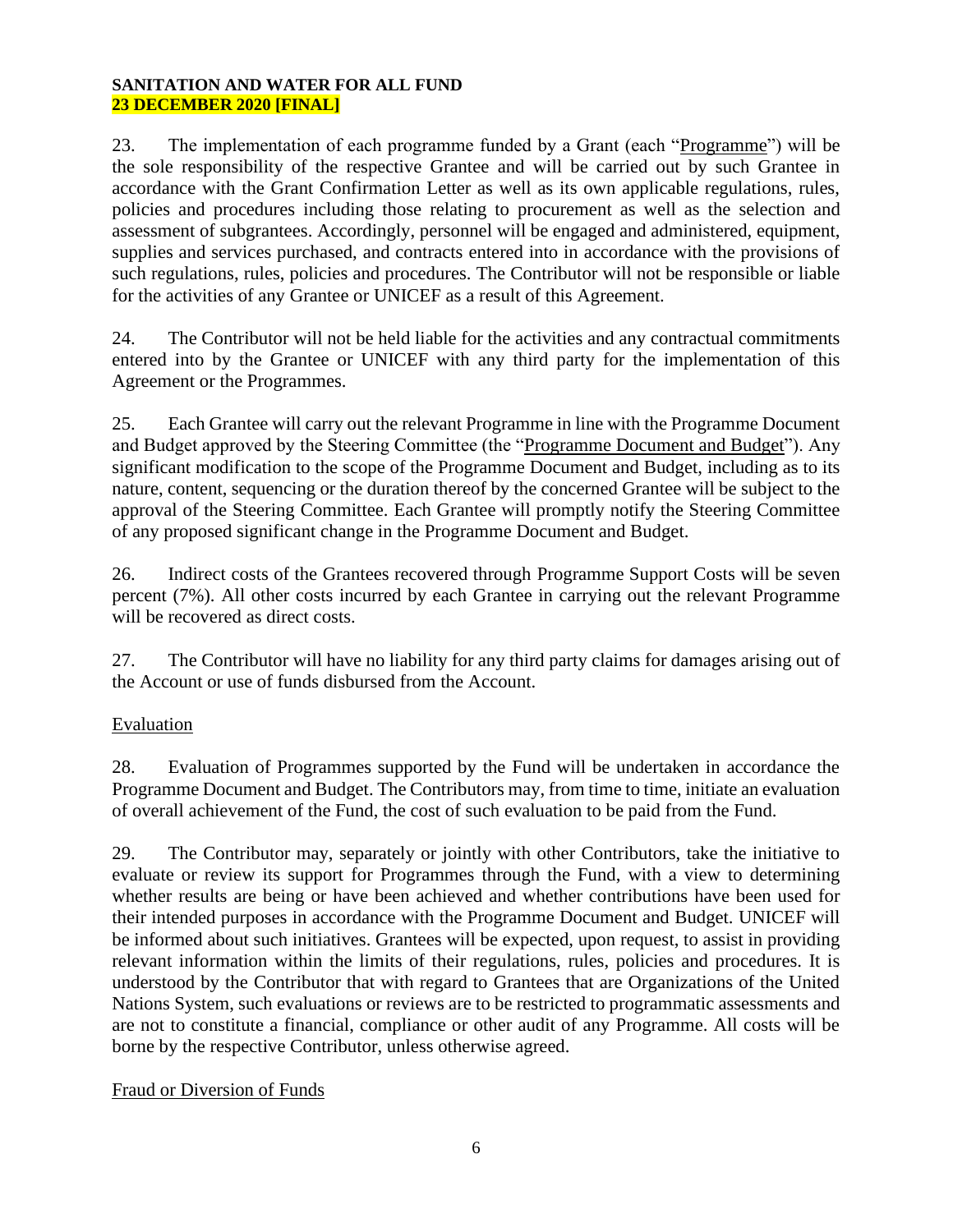30. The Contributor and UNICEF have zero tolerance for and are firmly committed to take all necessary measures to prevent and address allegations of fraud or diversion of funds.

# Allegations of Fraud or Diversion of Balances in the Account or within the SWA Secretariat

31. If UNICEF receives an allegation of misuse of funds in the Account or of fraud within the SWA Secretariat and determines that such allegation is credible enough to warrant an investigation, it will promptly notify the Contributor and the Steering Committee, to the extent that such notification does not jeopardize the conduct of the investigation. The allegation will be dealt with promptly in accordance with UNICEF's accountability and oversight framework including with regard to initiating and completing an investigation of such allegation. UNICEF will keep the Contributor and the Steering Committee informed about the progress of the investigation. Promptly upon completion of the investigation, UNICEF will inform the Contributor and the Steering Committee about the results of the investigation. UNICEF will either (i) repay to the Fund any amounts misappropriated by UNICEF staff members while on deposit in the Account; or (ii) initiate appropriate recovery efforts for any amounts misappropriated by third parties and repay to the Fund all amounts recovered. The Contributor may request that such funds be returned to it in proportion to its Contribution to the Fund.

# Fraud or Diversion of Grant Funds

32. UNICEF will convey to the Contributor information received by it under the relevant Grant Confirmation Letter with regard to possible fraud or diversion of Grant funds. The Contributor may, after consultation with the Steering Committee, UNICEF, and all other Contributors, assert an interest in the exercise of the Steering Committee's rights with regard to a Grantee (as contemplated in Section II, paragraph 14 of Attachment B to the standard Grant Confirmation Letter attached as Annex A(1) and Section II, paragraph 26 of Attachment B to the standard Grant Confirmation Letter attached as Annex A(2)) in the event the Steering Committee determines that any portion of a Grant, or any supplies and equipment purchased using such Grant, have not been used in accordance with the Programme Document and Budget.

# Safeguarding

33. The Contributor and UNICEF have zero tolerance for and are firmly committed to take all necessary measures to prevent and address instances of sexual exploitation, sexual abuse and sexual harassment and child safeguarding violations, in its activities, and recognize the importance of their respective personnel to adhere to the highest standards of integrity and conduct as defined in their respective policies. In that regard, the Contributor and UNICEF take particular note of Section II, paragraphs 8-9 of Attachment B to the Standard Grant Confirmation Letter as attached as Annex A(1) and Section II, paragraph 20-21 of Attachment B to the standard Grant Confirmation Letter attached as Annex A(2).

# Reports by UNICEF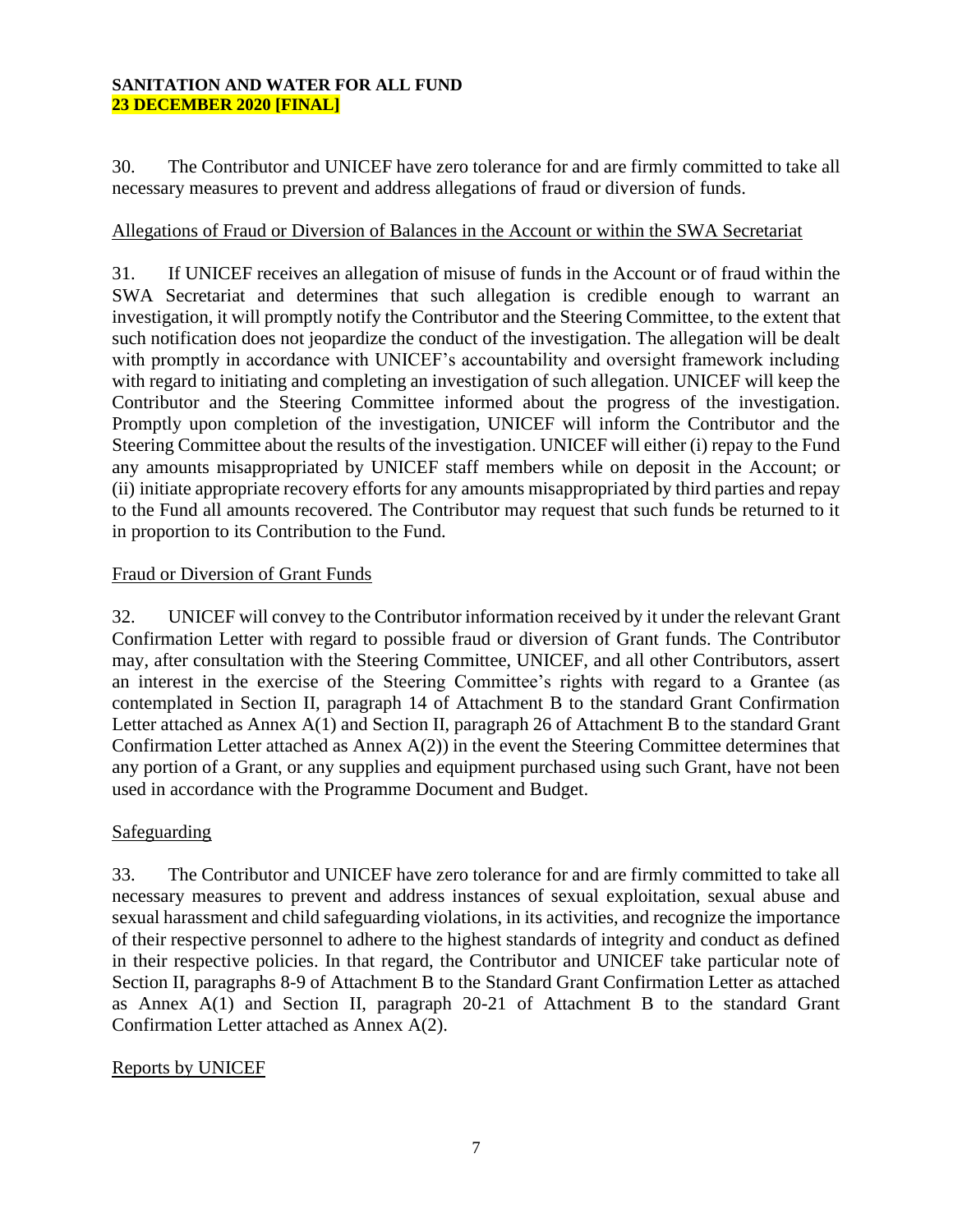34. UNICEF will maintain a separate ledger account in respect of the Account and disbursement therefrom, and a separate ledger account in respect of the SWA Secretariat and all expenditures in connection therewith. All financial accounts and statements with respect to the Account will be expressed in United States dollars.

35. UNICEF will provide the following reports with regard to the Account:

(a) an annual certified financial report for each calendar year or part thereof during which UNICEF operates the Account, to be provided no later than 30 June of the year immediately following the calendar year to which it relates;

(b) a final financial report ("money in, money out"), to be provided no later than six (6) months after the reconciliation of all final financial reports from Grantees together with receipt of all amounts repayable to the Account and final financial closing of the Account; and

(c) any internal or external audit reports of UNICEF that make reference to the Account.

36. UNICEF will provide the following financial reports with regard to the SWA Secretariat:

(a) an annual certified financial report for each calendar year or part thereof during which UNICEF hosts the SWA Secretariat, to be provided no later than 30 June of the year immediately following the calendar year to which it relates;

(b) a final certified financial report, to be provided no later than eighteen (18) months after the final financial closing of the Account; and

(c) any internal or external audit reports of UNICEF that make reference to the SWA Secretariat.

37. The reports referred to in paragraphs 35 and 36 above will be provided to the Contributor and to the Steering Committee. UNICEF will not be required to provide any reports under this Agreement other than those referred to in paragraphs 35 and 36 above. Reports on the activities of the SWA Secretariat will be provided by the CEO to the Steering Committee and will be made available to the Contributor.

# Entry into Force and Termination

38. This Agreement will come into force on the day UNICEF receives a copy of this Agreement countersigned by a duly authorized representative of the Contributor. It will continue until the Account is wound up unless terminated by either UNICEF or the Contributor before then, by giving the other ninety (90) days written notice. It is understood that neither UNICEF or the Contributor will terminate this Agreement unless it consulted in advance with the Steering Committee and has taken into account the impact of such termination on SWA activities. If this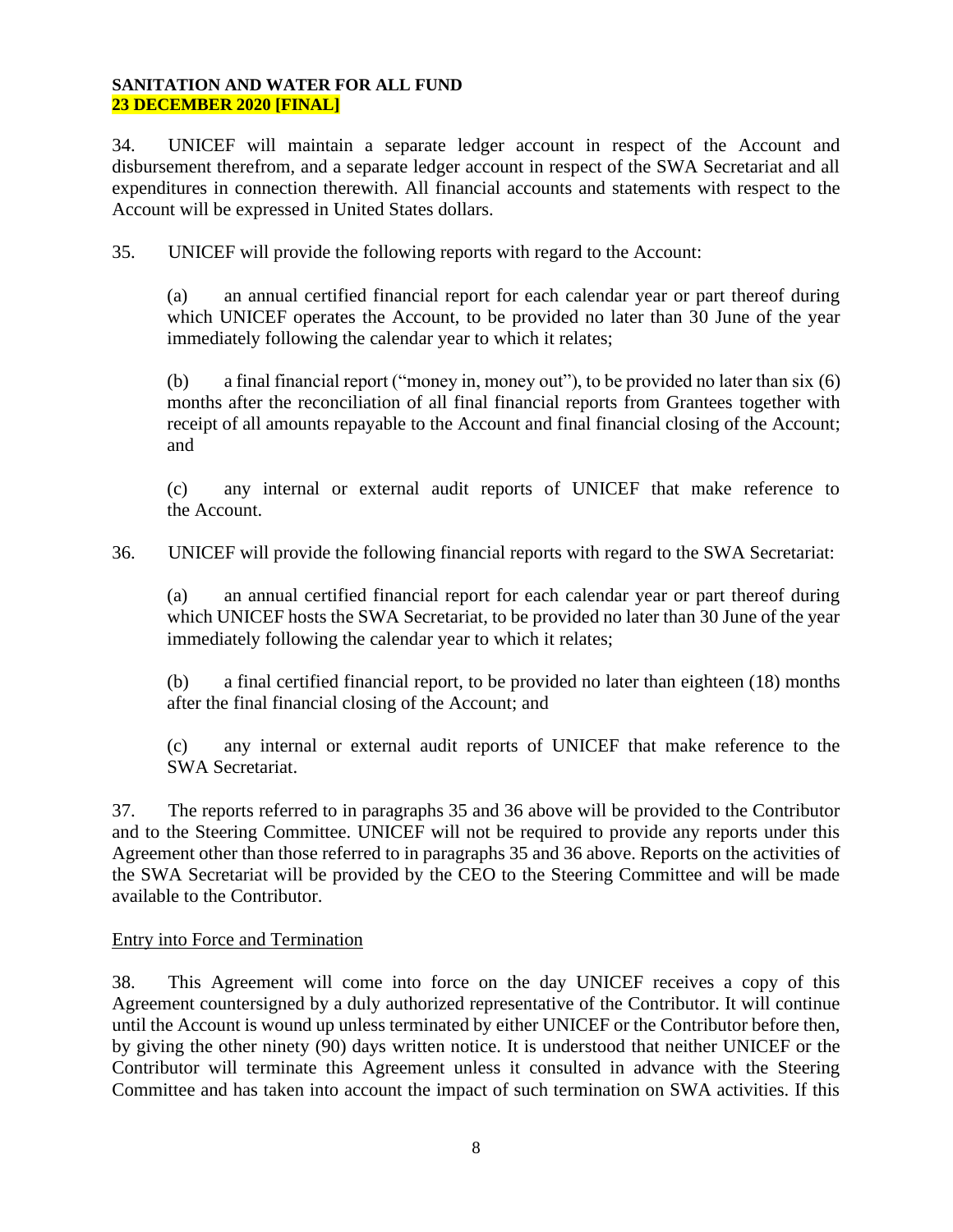Agreement is terminated before the Account is wound up, any unspent and uncommitted balance will be repaid to the Contributor on a pro rata basis calculated on the basis of a formula approved by the Steering Committee. If this Agreement is terminated at the time the Account is wound up, any balance remaining in the Account upon winding up of the Account will be used for a purpose agreed upon by the Contributor and the Steering Committee or shared among all contributors to the Fund in proportion to their respective contribution to the Account over the lifetime of the Fund by all contributors.

# Other Matters

39. This Agreement *is considered an administrative arrangement and not an international* treaty and<sup>]7</sup> sets out UNICEF's only duties and obligations towards the Contributor in connection with the receiving, holding, administering, disbursing, and reporting of funds in the Account and hosting of the SWA Secretariat, and there are no other implied duties and obligations in that regard. Without in any way limiting the generality of the previous sentence, UNICEF in its capacity as Fund Custodian, will have no duties, obligations or accountabilities under this Agreement in connection with funds transferred from the Account.

40. Notices will be deemed to be effective as follows: in the case of registered mail, seven (07) days; in the case of facsimiles or other electronic communication, twenty-four (24) hours following confirmed transmission. Any notice, request or consent required or permitted to be given or made pursuant to this Agreement will be in writing, and addressed and sent by registered mail or facsimile or electronic communication to such Party as follows:

# (a) If to UNICEF:

The United Nations Children's Fund UNICEF House Three United Nations Plaza New York, New York 10017 Tel:  $+ 1 (212) 326 - 7000$  $Fax: + 1 (212) 326-7004$ Att: The Comptroller

(b) If to the Contributor:

[details]

**<sup>7</sup> DRAFTING NOTE:** Some Contributors require this language in the Standard Contribution Arrangement. Therefore, bracketed language will be added if applicable.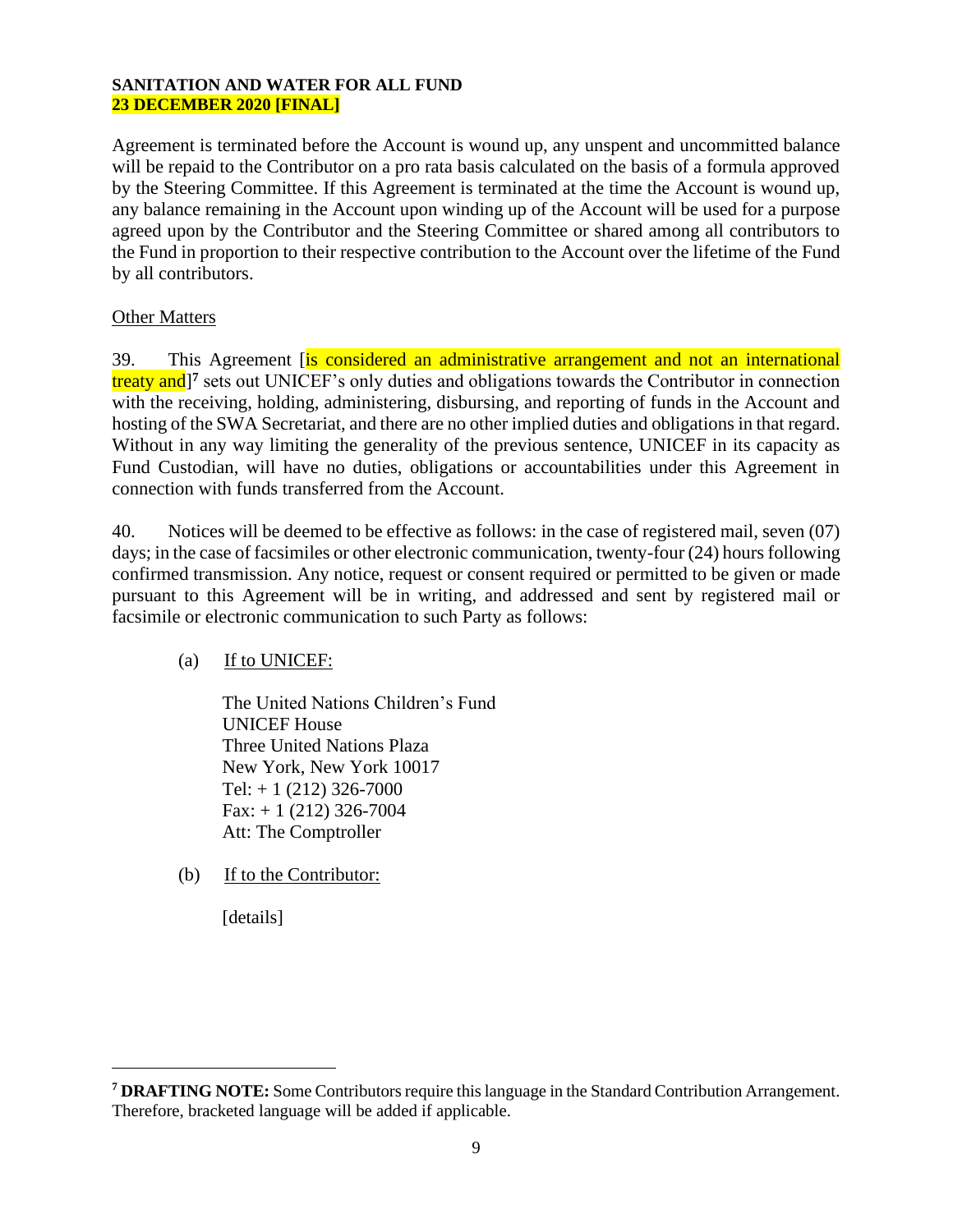41. The Contributor and UNICEF will resolve any difference of interpretation arising out of or relating to this Agreement, through amicable negotiation.

42. Nothing in or relating to this Agreement will be deemed a waiver, express or implied, of any of the privileges and immunities accorded to the United Nations and its subsidiary organs, including UNICEF, under the Convention on the Privileges and Immunities of the United Nations or otherwise, and Contributor, as applicable. No provision of this Agreement will be interpreted or applied in a manner, or to an extent, inconsistent with such privileges and immunities.

43. Except with regard to routine changes (including by way of example in connection with the information referred to in paragraph 40(b) above or, provided the funds have not yet been allocated, with respect to modification of earmarking instructions under paragraph  $3(a)$ ) or as otherwise agreed by the Steering Committee, this Agreement can only be amended by written instrument signed by both UNICEF and the Contributor and agreed by all current contributors to SWA.

Sincerely,

Thomas Asare **Comptroller** United Nations Children's Fund

CONFIRMED AND AGREED:

\_\_\_\_\_\_\_\_\_\_\_\_\_\_\_\_\_\_\_\_\_\_\_\_\_\_\_\_ By: [name etc. of contributor focal point]

Date: \_\_\_\_\_\_\_\_\_\_\_\_\_\_\_\_\_\_\_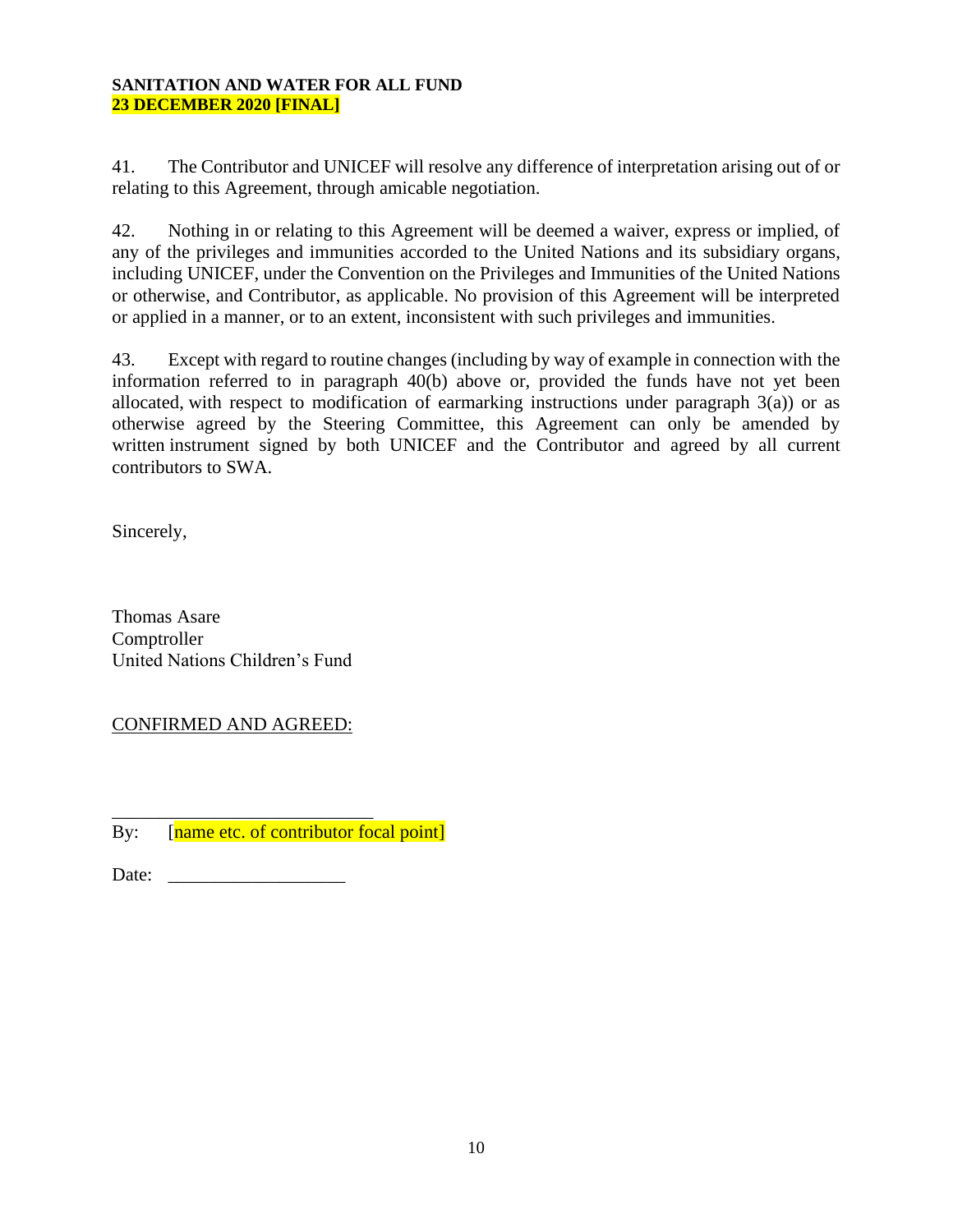# **ANNEX A(1)**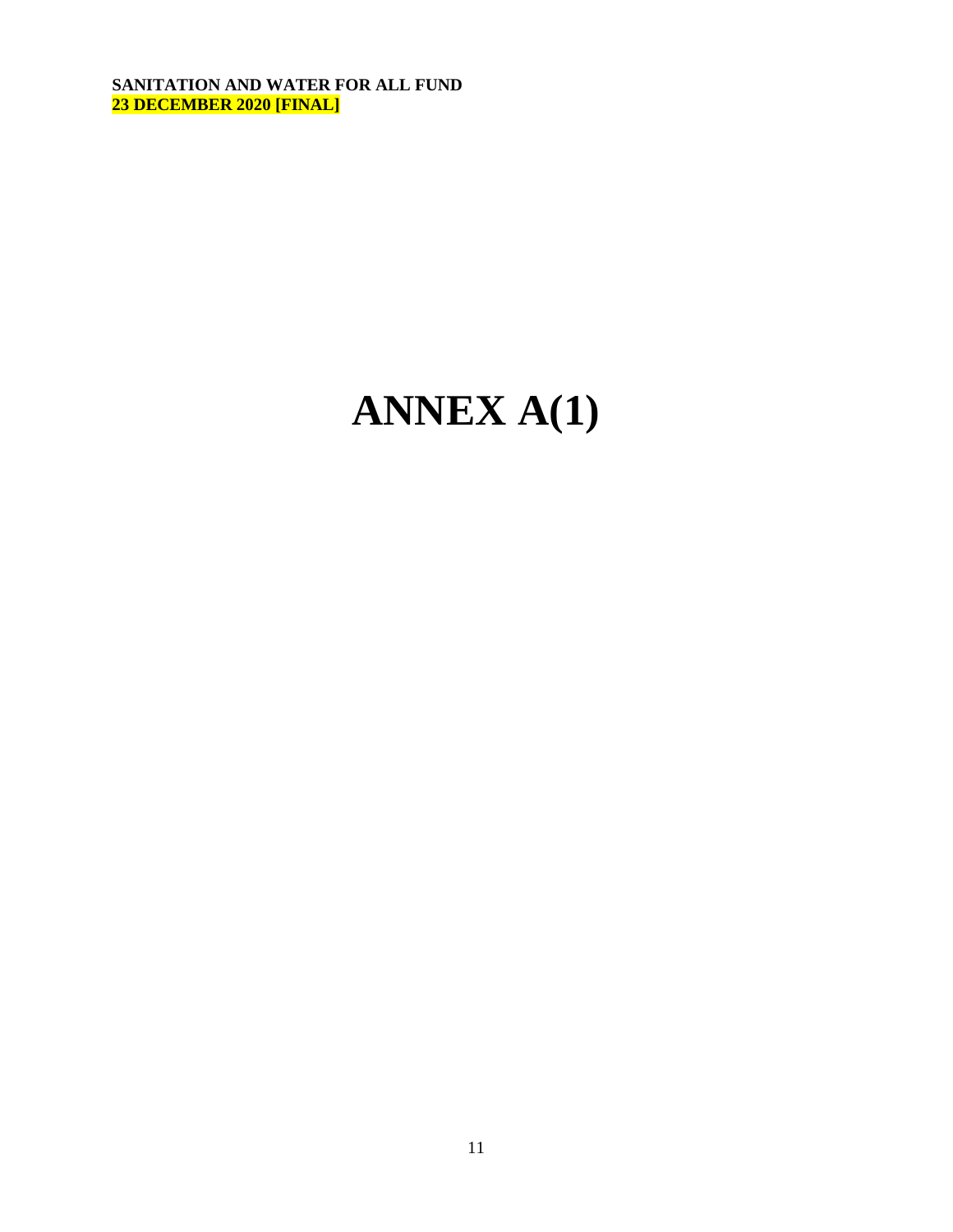# **ANNEX A(1) (Use for NGOs, CSOs, UN Entities)**

## **STANDARD GRANT CONFIRMATION LETTER for the Sanitation and Water for All Fund**

[Date]

[name, organization, and address]

## Re: **Grant from the Sanitation and Water for All Fund**

Dear [name]:

I am writing to inform you that the Sanitation and Water for All Fund (the "Fund") has approved a grant in an amount of [amount in words] United States Dollars (US\$ [amount in figures]) (the "Grant") from the Fund to [name of recipient] (the "Grantee") to support the implementation of activities (the "Programme") set out in the Programme Document and Budget (the "Programme Document and Budget") attached to the funding proposal submitted by [name of Grantee] dated [date of proposal] (the "Proposal"). The details of the Grant are summarized in the first attachment to this Grant Confirmation Letter.

The Grant is subject to the terms and conditions set out in the second attachment to this Grant Confirmation Letter. In the Proposal the Grantee agreed to comply with these terms and conditions should the Proposal be approved.

Please arrange for a properly authorized official of the Grantee to sign, date, and return to us the enclosed copy of this Grant Confirmation Letter. By doing so the Grantee will confirm the details of the Grant and reconfirm that it will comply with the terms of this Grant Confirmation Letter, including the attached terms and conditions. Upon receipt of this Grant Confirmation Letter countersigned by the Grantee, we will make arrangements for the [initial instalment of the] Grant to be disbursed.

Sincerely,

Thomas Asare Comptroller United Nations Children's Fund

For the Sanitation and Water for All Fund

Decided ON BEHALF OF [Grantee]: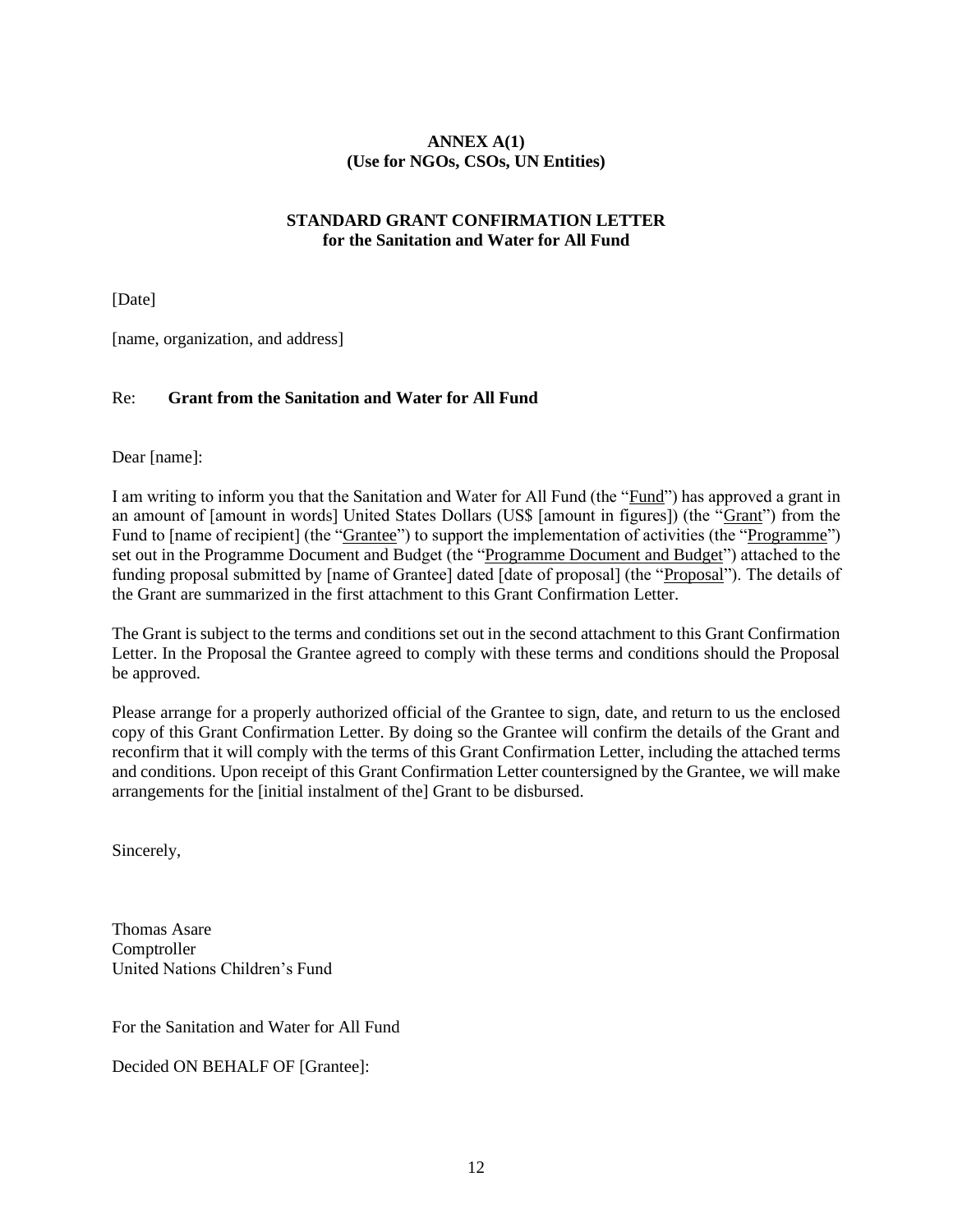Name: Title: Authorized Official Date:

cc: CEO, Sanitation and Water for All Fund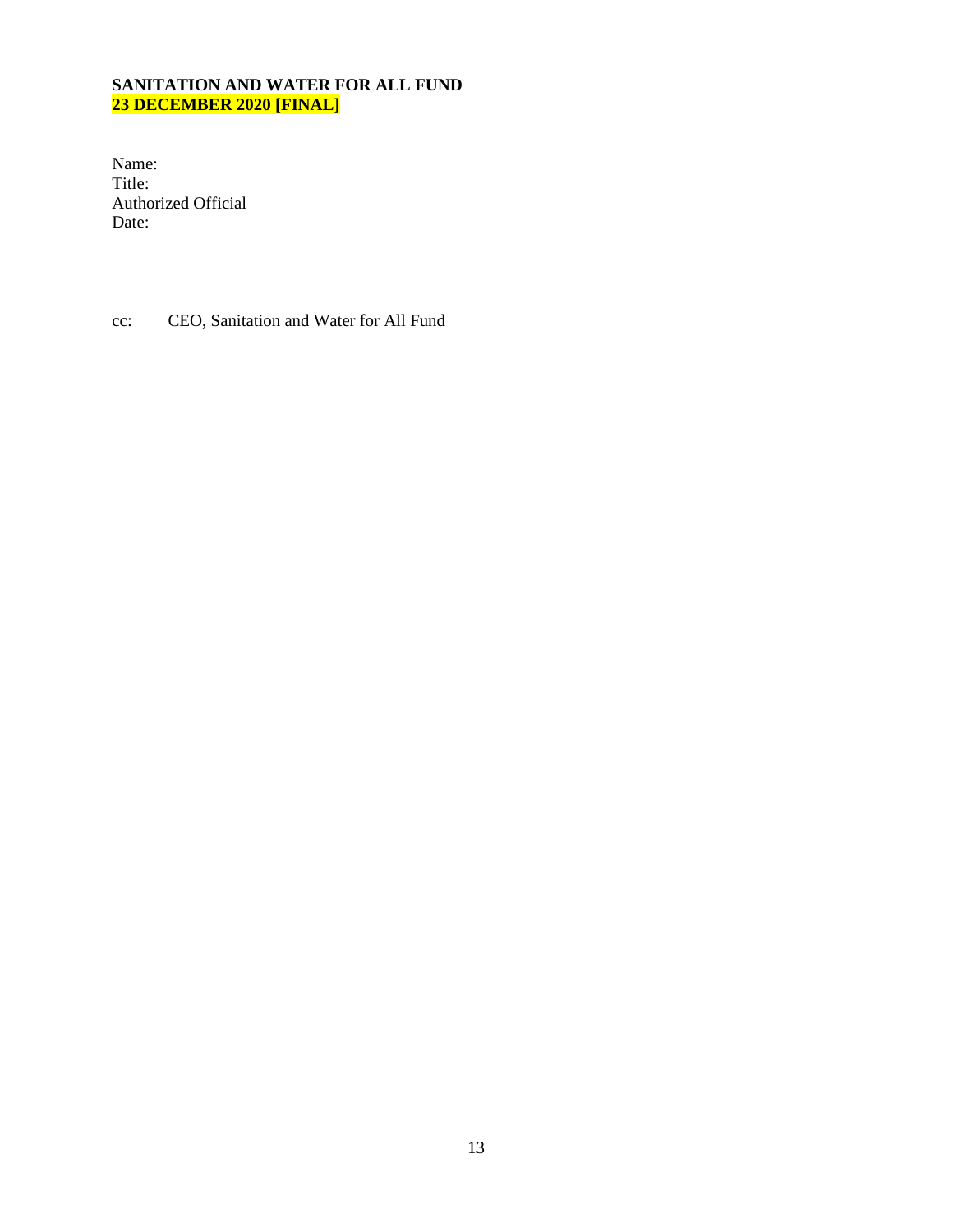## **ATTACHMENT A To Grant Confirmation Letter**

# **Summary of Grant Details**

| 1.  | <b>Country/Regional/Global:</b>                                                                                                           |  |
|-----|-------------------------------------------------------------------------------------------------------------------------------------------|--|
| 2.  | <b>Grantee:</b>                                                                                                                           |  |
| 3.  | <b>Programme Title:</b>                                                                                                                   |  |
| 4.  | <b>Grant Period:</b>                                                                                                                      |  |
| 5.  | <b>Grant Amount:</b>                                                                                                                      |  |
| 6.  | <b>Disbursement Schedule:</b>                                                                                                             |  |
| 7.  | <b>Grantee Bank Details:</b>                                                                                                              |  |
| 8.  | <b>Grantee Focal Point:</b>                                                                                                               |  |
| 9.  | <b>Focal Point in Secretariat of the</b><br>Sanitation and Water for All<br><b>Fund:</b>                                                  |  |
| 10. | Email address for Delivering<br>Grant<br>under<br>this<br>reports<br><b>Confirmation</b><br>Letter<br>and<br><b>Disbursement Notices:</b> |  |
| 11. | <b>Focal Point in United Nations</b><br><b>Children's Fund Funds Support</b><br>Office:                                                   |  |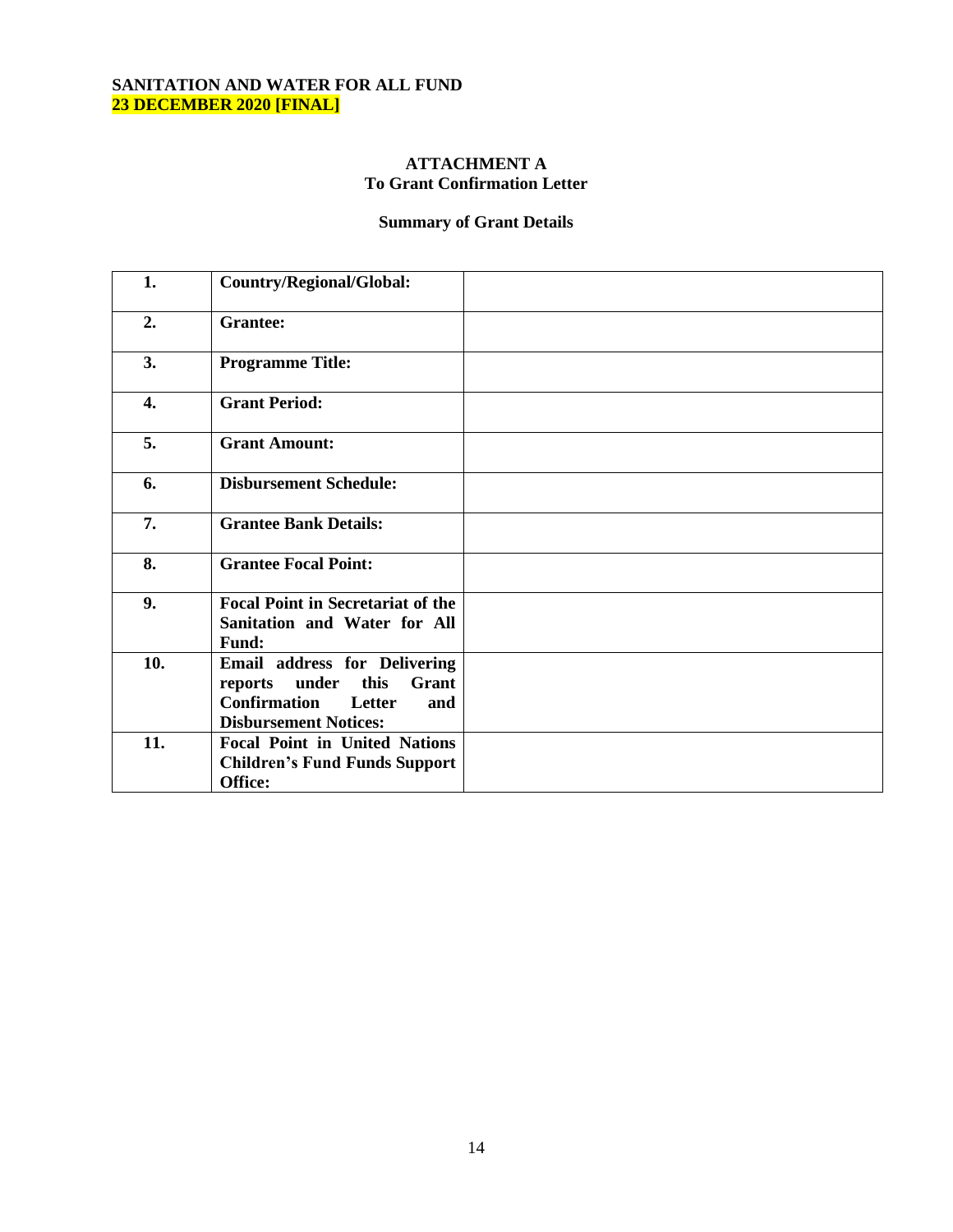#### **ATTACHMENT B To Grant Confirmation Letter**

#### **Terms and Conditions of Grant**

#### **Section I Transfer of Grant**

1. Subject to the availability of funds in the Fund, the Grant will be transferred by the United Nations Children's Fund ("UNICEF") as the Fund Custodian and Administrator (the "FCA") of the Fund, in instalments in accordance with the disbursement schedule set out in the table in Attachment A to this Grant Confirmation Letter. Each instalment will be transferred by wire transfer to the account designated by the Grantee in its Proposal and confirmed in the table in Attachment A to this Grant Confirmation Letter. The Sanitation and Water for All Fund ("SWA") Steering Committee may establish conditions for payment of any subsequent instalment by agreement with the Grantee and upon such agreement those conditions will be confirmed in writing to the Grantee.

2. Payment of the first instalment will normally be made ten (10) business days (in New York) after receipt of this Grant Confirmation Letter countersigned by the Grantee.

3. Payment of subsequent instalments of the Grant will be made only upon instruction from the Steering Committee, following review by the Steering Committee of a disbursement notice stating the amount to be disbursed and accompanied by:

- (a) the relevant reports required under Section III, paragraph 1(a); and
- (b) a statement setting out

(I) the cash balance (separately identifying funds that are committed but not disbursed), if any, of the Grant held by the Grantee at the end of the month immediately preceding the submission of the disbursement notice;

(II) confirmation by the Grantee that all Grant funding has been used in accordance with the Programme Document and Budget;

(III) confirmation that the condition(s) if any imposed by the Steering Committee to the requested disbursement have been fulfilled; and

(IV) confirmation by the Grantee that it is on course to complete the Programme activities in accordance with the timeline and other requirements of the Programme Document and Budget and highlighting any expected challenges and mitigating actions.

4. When making a transfer in accordance with this Grant Confirmation Letter, the FCA will notify the Grantee's Treasury Operations of the following: (a) the amount transferred, (b) the value date of the transfer; and (c) that the transfer is from UNICEF as the FCA pursuant to this Grant Confirmation Letter. The Grantee will promptly acknowledge receipt of funds in writing.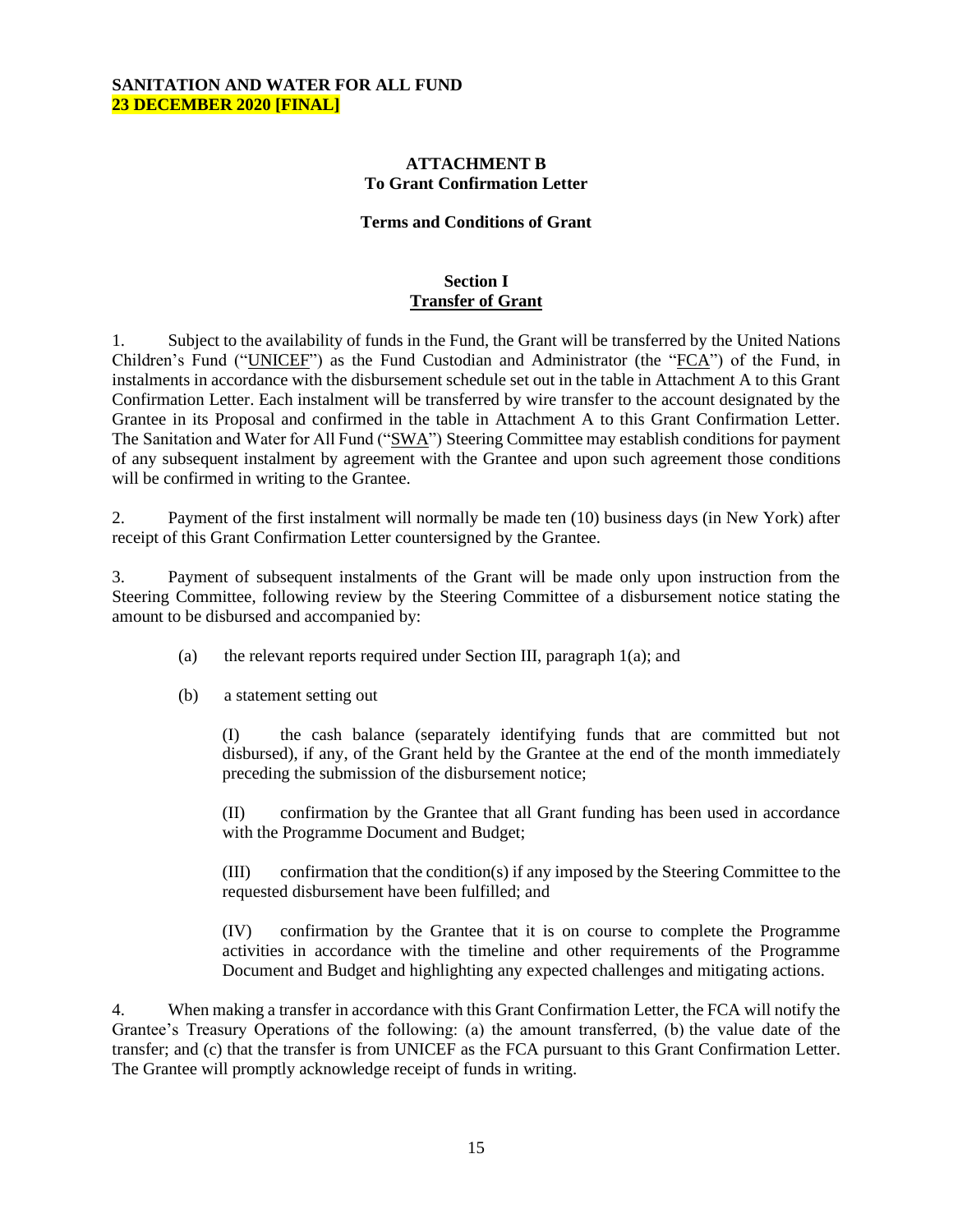5. Upon receiving instructions from the Steering Committee, the FCA may withhold disbursement of any instalment or reduce the amount of any instalment if the Steering Committee determines that there is a discrepancy in the content or form of the relevant disbursement notice or the required supporting documents or that, in the case of a request for disbursement of the second or subsequent instalments, any of the following has occurred:

(a) Grant funding provided has not been used in accordance with the Programme Document and Budget or there has been any other material breach of the terms of this Grant Confirmation Letter;

(b) there has been insufficient progress made by the Grantee by reference to the milestones set out in the Programme Document and Budget; or

(c) the condition(s) if any imposed by the Steering Committee have not been fulfilled to the Steering Committee's satisfaction.

If the Steering Committee makes a determination under this paragraph 5, the Grantee will promptly be notified of such determination.

6. The Grantee agrees that disbursement of the Grant (including any instalment thereof) is subject to available funds in the Fund. Where the balance in the Fund on the date of a scheduled disbursement is insufficient to make that disbursement, the Grantee will be informed accordingly.

#### **Section II Use of the Grant**

Grant Funds to be used Solely for the Purposes Intended

1. The Grantee will establish a separate ledger account under its financial regulations and rules for the receipt and administration of the funds disbursed to it from the Fund. The Grantee assumes full programmatic and financial accountability for the funds disbursed to it in accordance with this Grant Confirmation Letter. That separate ledger account will be administered by the Grantee in accordance with its own regulations, rules, policies and procedures, including those relating to interest.

2. The Grantee will use the funds transferred to it under this Grant Confirmation Letter for the purpose for which they have been provided. The Grantee will use the Grant exclusively to implement the activities described in the Programme Document and Budget.

3. Any significant modifications to the scope of the activities or the anticipated expenditures described in the Programme Document and Budget, including as to the nature, content, sequencing or duration of activities, will be subject to prior approval by the Steering Committee.

4. Indirect costs of the Grantee recovered through Programme Support Costs will be seven percent (7%). All other costs incurred by the Grantee in carrying out the Programme will be recovered as direct costs.

# Grantee's Responsibility for the Programme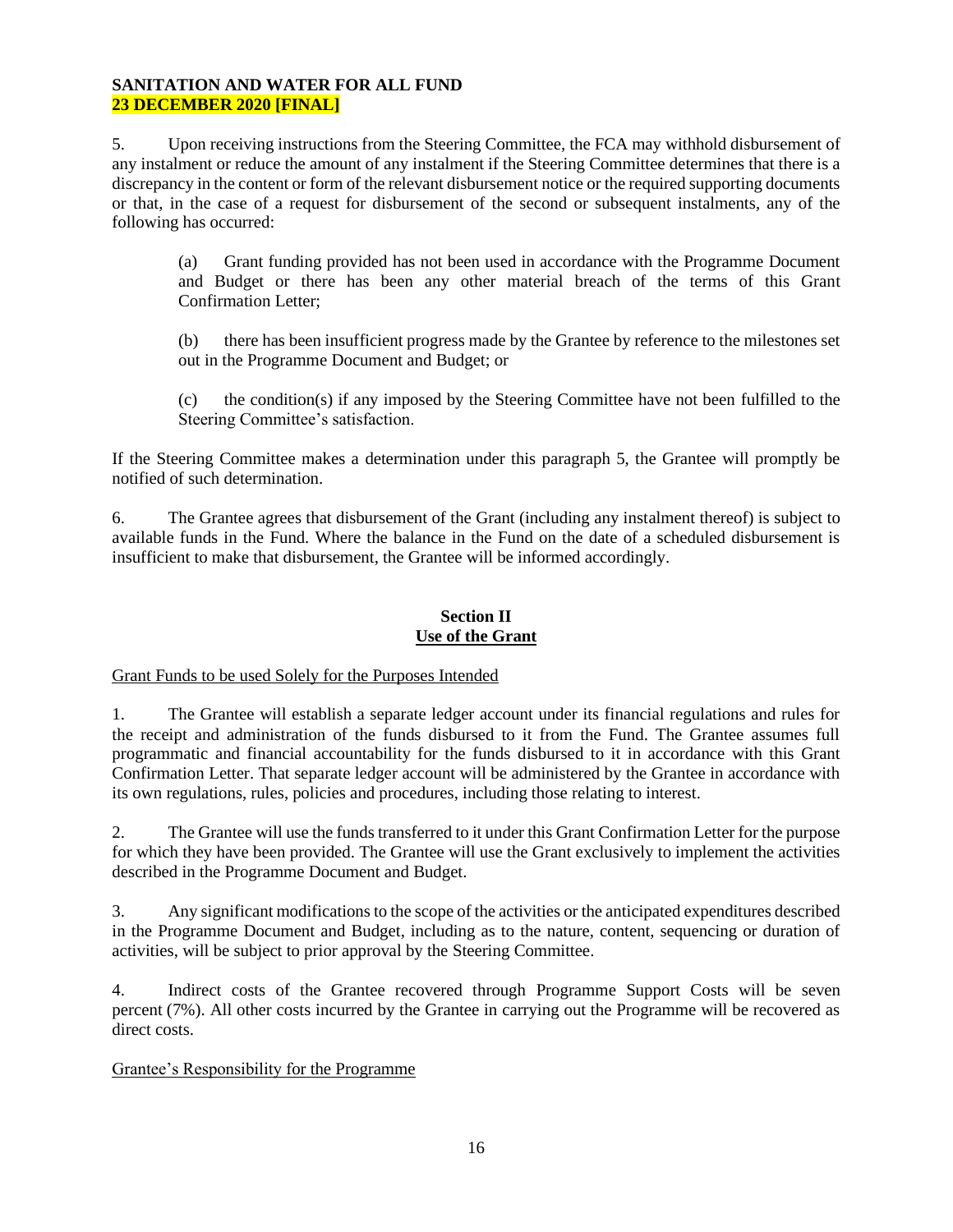5. The implementation of activities described in the Programme Document and Budget, and expenditure of the Grant in accordance with the Programme Document and Budget, will be the exclusive responsibility of the Grantee and will be carried out in accordance with its applicable regulations, rules, directives and procedures, including those relating to procurement as well as the selection and assessment of subgrantees. Accordingly, personnel will be engaged and administered, equipment, supplies and services purchased, and contracts entered into in accordance with the provisions of such regulations, rules, policies and procedures. The Grantee will notify SWA if there are any changes to its regulations, rules, policies and procedures.<sup>1</sup>

6. The Grantee takes full responsibility and accountability for implementation of the activities and for expenditure of the Grant, and for the acts and omissions of all persons or entities employed by or acting on behalf of or otherwise associated with it, including (but not limited to) any subgrantee, and will be responsible for handling all suits, claims, demands, and liability of any nature or kind, including their costs and expenses, arising out of acts or omissions of the Grantee, or of the Grantee's employees, officers, agents or subgrantees, in connection with the Grant including the expenditure of the Grant and implementation of the activities described in the Programme Document and Budget.

7. In implementing the activities described in the Programme Document and Budget, the Grantee will not be considered as an agent of any other grantee, the Steering Committee, any Government or other entity contributing to the Fund pursuant to a Standard Contribution Agreement (a "Contributor"), UNICEF, or the SWA Secretariat and, thus, the personnel of one will not be considered as staff members, personnel or agents of any of the others. The Grantee will be responsible for handling all suits, claims, demands, and liability of any nature or kind, including their costs and expenses, against any other grantee, the Steering Committee, UNICEF, the SWA Secretariat arising out of acts or omissions of the Grantee, or of the Grantee's employees, officers, agents or subgrantees, in connection with the Grant including the expenditure of the Grant and implementation of the activities described in the Programme Document and Budget.

# Ethical Conduct

8. The Grantee will select for work implementing the Programme Document and Budget reliable persons who will perform effectively, respect the local customs, and conform to a high standard of moral and ethical conduct. The Grantee will establish appropriate programmatic safeguard measures in the design and implementation of the Programme, thereby promoting the shared values, norms and standards of the international community. These measures include respect of international conventions on the environment, on children's rights, and internationally agreed core labor standards.

9. Without limiting the generality of the previous paragraph:

(a) The Grantee will comply with all laws, ordinances, rules, and regulations applicable to it bearing upon the performance of its obligations under the terms of this Grant Confirmation Letter.

(b) The Grantee will take all appropriate measures to prevent sexual exploitation, abuse and harassment, and child safeguarding violations of anyone by any of its employees, personnel, subgrantees, and subcontractors and will respond appropriately should violations occur. The Grantee will also take all appropriate measures to prohibit its employees, personnel, subgrantees, and subcontractors from exchanging any money, goods, services, or other things of value, for sexual favors or activities or from engaging in any sexual activities that are exploitative or degrading to any person. The Grantee will further ensure that none of its employees, personnel,

**<sup>1</sup> DRAFTING NOTE**: This last sentence is not applicable where the Grantee is a UN organization.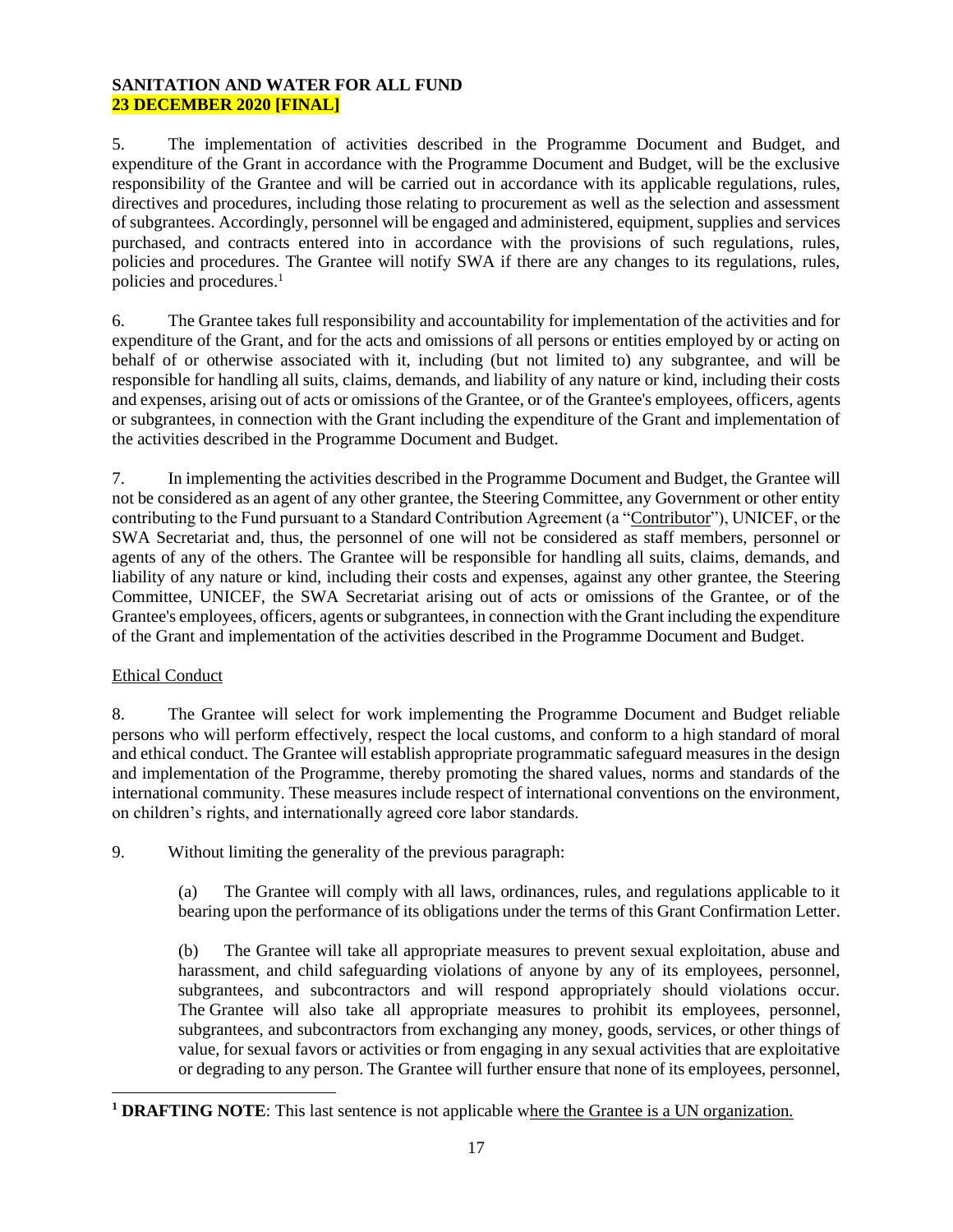subgrantees, and subcontractors exposes any intended beneficiary, including children, to any form of discrimination, abuse or exploitation.

(c) Investigations of allegations of sexual exploitation, abuse, harassment, and child safeguarding violations arising in programmatic activities funded by the Fund, will, where appropriate, be carried out by the investigation service of the Grantee in accordance with its rules, regulations, policies and procedures.

(d) The Steering Committee, the FCA and the Contributors will be promptly notified of credible allegations of sexual exploitation, abuse, harassment and child safeguarding violations, under investigation by the Grantee, to the extent that such notification does not jeopardize the conduct of the investigation.<sup>2</sup> Any information provided by Grantee herein, will be shared in accordance with its respective regulations, rules, policies and procedures and without prejudice to the safety, security, privacy and due process rights of concerned individuals.

(e) The Grantee warrants that no member of the Steering Committee or the rosters of experts engaged to assist the Steering Committee, or employee of the FCA or personnel of the SWA Secretariat has received or will be offered by the Grantee any direct or indirect benefit arising from the Grant or the award thereof. The Grantee agrees that breach of this provision is a breach of an essential term of this Grant Confirmation Letter.

#### Special Provisions regarding Financing of Terrorism

10. The Grantee confirms that, consistent with United Nations Security Council Resolutions relating to terrorism, including United Nations Security Council Resolution 1373 (2001) and 1267 (1999) and related resolutions, it is firmly committed to the international fight against terrorism, and in particular, against the financing of terrorism. Similarly, the Grantee recognizes its obligation to comply with any applicable sanctions imposed by the United Nations Security Council in addition to any other sanctions regime to which it is subject. In addition to complying with any laws to which it is subject, the Grantee will use all reasonable efforts to ensure that the funds transferred to it in accordance with this Grant Confirmation Letter are not used to provide support or assistance to individuals or entities associated with terrorism as designated by any United Nations Security Council sanctions regime. If, during the term of this Grant Confirmation Letter, the Grantee determines there are credible allegations that funds transferred to it in accordance with this Grant Confirmation Letter have been used to provide support or assistance to individuals or entities associated with terrorism as designated by any United Nations Security Council sanctions regime, it will as soon as it becomes aware of it inform the Steering Committee, the FCA and the contributors and, in consultation with the Steering Committee, determine an appropriate response.

#### Protections against Fraud and Misuse of Grant Funds

**<sup>2</sup> DRAFTING NOTE**: Where the Grantee is a UN Organization, this paragraph is replaced with the following paragraph:

"The Steering Committee, the FCA and the Contributors will be promptly notified of credible allegations of sexual exploitation, abuse, harassment and child safeguarding violations, received or under investigation by the Grantee, through the United Nations Secretary-General's reporting mechanism, to the extent that such notification does not jeopardize the conduct of the investigation. Any information provided by Grantee herein, will be shared in accordance with its respective regulations, rules, policies and procedures and without prejudice to the safety, security, privacy and due process rights of concerned individuals."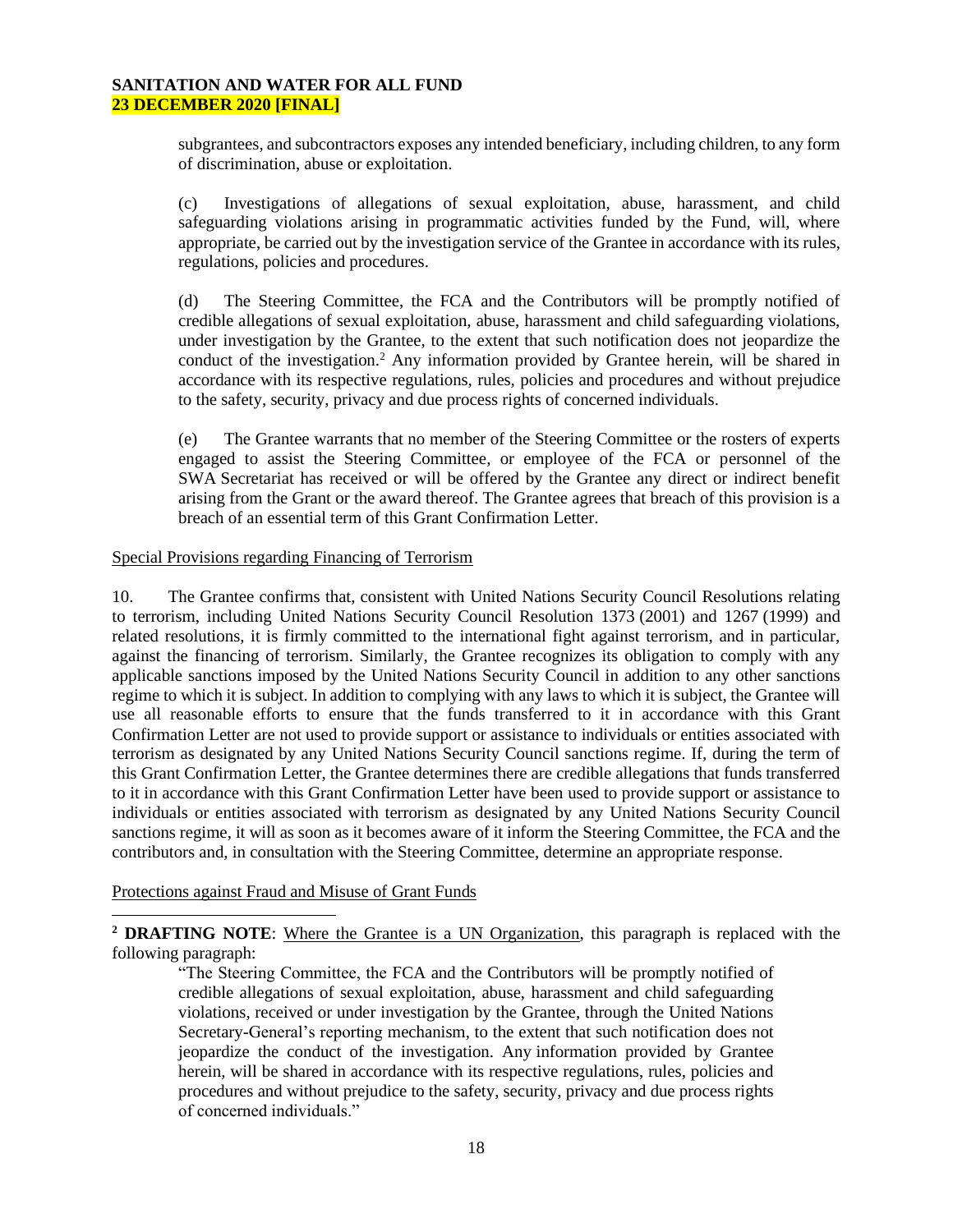11. The Grantee recognizes the importance of taking all necessary precautions to avoid the misuse of funds and, to this end, the Grantee will maintain standards of conduct among its staff and personnel, and appropriate oversight and control mechanisms with regard to the use of the Grant by it and by any third party to which some or all of the Grant is transferred, to prohibit corrupt, fraudulent, collusive or coercive practices (including in connection with the award and administration of contracts, grants, or other benefits).

12. If the Grantee receives an allegation of misuse of funds disbursed from the Fund to the Grantee and determines that such allegation is credible enough to warrant an investigation, it will promptly notify the Steering Committee and the FCA, to the extent that such notification does not jeopardize the conduct of the investigation. The allegation will be dealt with promptly in accordance with the Grantee's accountability and oversight framework including with regard to initiating and completing an investigation of such allegation. The Grantee will keep the Steering Committee and the FCA informed about the progress of the investigation. Promptly upon completion of the investigation, the Grantee will inform the Steering Committee and the FCA about the results of the investigation and agree with the Steering Committee on the appropriate application of paragraph 14 below.

13. The Grantee acknowledges that the Steering Committee may, at the request of any Contributor or at its own initiative, request that the Grantee or another entity conduct an enquiry, review, or investigation into credible allegations of misuse of funds disbursed from the Fund to the Grantee. The Grantee will promptly undertake such enquiry, review, or investigation at its own expense and report the results to the Steering Committee. The Grantee will ensure that its subgrantees provide, full cooperation in any such enquiry, review, or investigation whether conducted by itself or by another party at the request of the Steering Committee.<sup>3</sup>

14. If the Steering Committee determines that any portion of the Grant, or any supplies and equipment purchased using the Grant, have not been used in accordance with the Programme Document and Budget and this Grant Confirmation Letter (including where there has been theft or diversion by reason of fraud or corruption):

(a) this Grant Confirmation Letter may be suspended or terminated with immediate effect upon written notice to the Grantee; and/or

(b) the Grantee will either (i) repay to the Fund any amounts misappropriated by its own staff; or (ii) agree on appropriate recovery efforts for any amounts misappropriated by third parties and repay to the Fund all amounts recovered.

15. It is understood and agreed that the Steering Committee will convey to each Contributor information received by it under paragraphs 12 and 13 above, and that a Contributor may, following

**<sup>3</sup> DRAFTING NOTE**: Where the Grantee is a UN Organization, this paragraph is replaced with the following paragraph:

The Steering Committee will refer to the Grantee all allegations of misuse of funds disbursed from the Fund to the Grantee. The allegation will be dealt with promptly in accordance with the Grantee's accountability and oversight framework including with regard to initiating and completing an investigation of such allegation. The Grantee will keep the Steering Committee and the FCA informed about the progress of any investigation. Promptly upon completion of any investigation, the Grantee will inform the Steering Committee and the FCA about the results of the investigation and agree with the Steering Committee on the appropriate application of paragraph 14 below.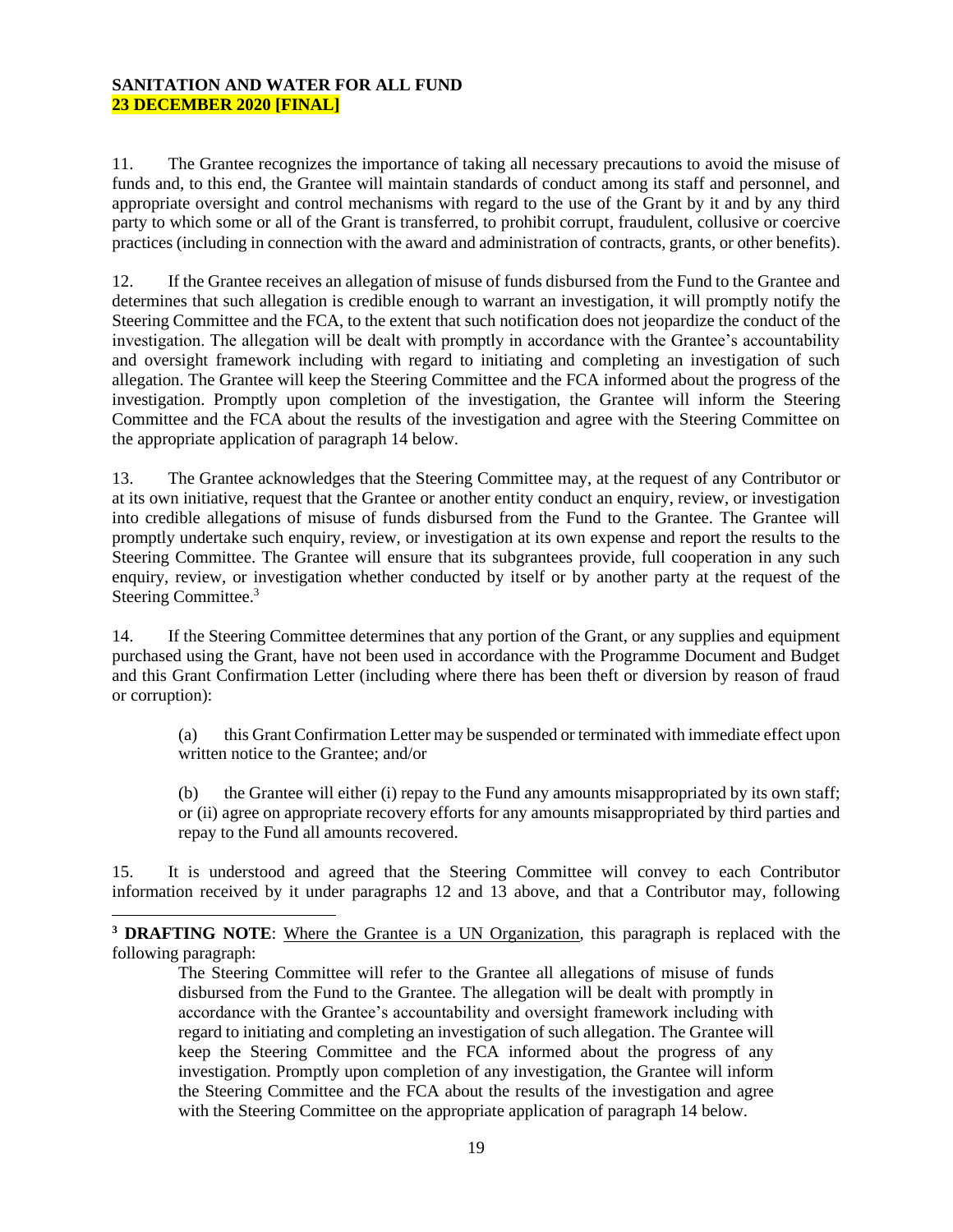consultation with the Steering Committee, UNICEF, and all other Contributors, and at its own expense, exercise the rights of the Steering Committee set out in paragraph 14 above.

16. Notwithstanding any other provision of this Grant Confirmation Letter, the Grantee recognizes that each Contributor has reserved the right to withhold continued contributions to the Fund if the Grantee does not meet its reporting obligations; or if the Contributor concludes that there is evidence of improper use of funds (including through diversion by reason of fraud or corruption).

17. The Grantee will not be required to commence and continue to implement the activities set out in the Programme Document and Budget while any amount of the Grant requested by the Grantee in accordance with the disbursement schedule is unpaid.

18. Except as is otherwise expressly provided for in this Grant Confirmation Letter, or as required in accordance with the Grantee's standard arrangements with the relevant Host Government, all intellectual property and other proprietary rights including, but not limited to, patents, copyrights, and trademarks, with regard to products, processes, inventions, ideas, know-how, or documents and other materials which the Grantee develops using the Grant will be in the public domain. Contributors may inter alia use, reproduce, adapt, translate, publish, disseminate and distribute for non-commercial purposes and free of charge all reports and any documents resulting from the Programme.

## Completion of the Programme

19. The Grantee will advise the SWA Secretariat in writing when all activities described in the Programme Document and Budget have been fully implemented.

#### **Section III Reporting; Monitoring and Evaluation; Joint Communication**

#### Reporting

1. The Grantee will provide the following reports:

(a) within ninety (90) days of the end of each calendar year during the term of the Grant, in the standard reporting format provided by the Fund (i) an annual programmatic report setting out a detailed description of the activities undertaken, the results achieved and lessons learned; and (ii) an annual financial statement setting out the Grant funds received, and the use and expenditure of such funds, it being understood that such financial statements will be certified by the Chief Financial Officer or equivalent officer of the Grantee;<sup>4</sup>

(b) within six (6) months of the completion of Programme activities funded by the Grant, a final programmatic report covering the entire period of the Grant in the standard reporting format provided by the Fund;

**<sup>4</sup> DRAFTING NOTE**: For Grantees that are not UN Organizations, add the following words at this point: "… and, at the request of the Steering Committee, will be audited subject to the regulations and rules applicable to the Grantee."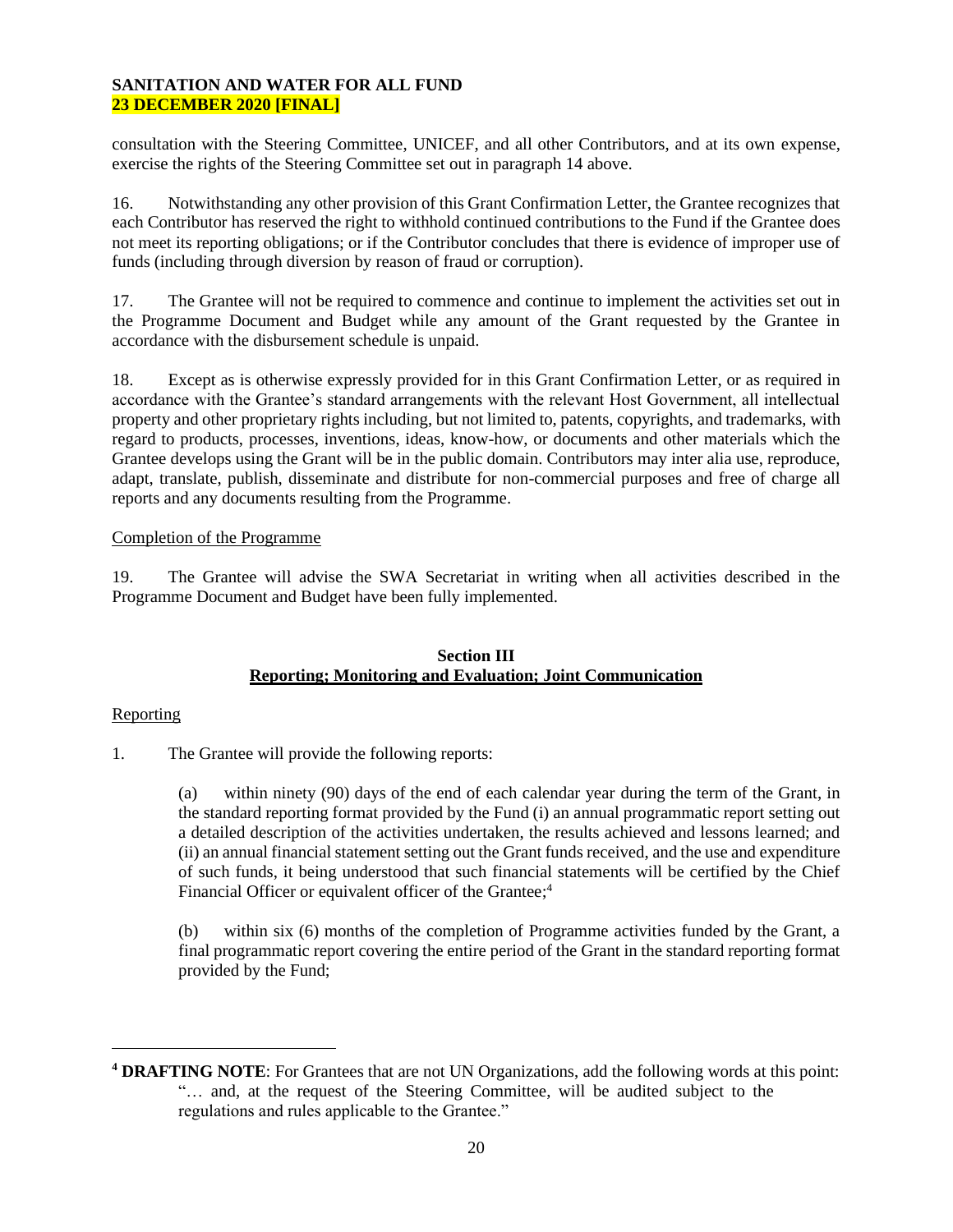(c) within twelve (12) months of the expiry or termination of the Grant, a final financial report covering the entire period of the Grant in the standard reporting format provided by the Fund, certified by the Chief Financial Officer or equivalent officer of the Grantee; and

(d) such other reports or progress updates as the Steering Committee and the Grantee may agree, within applicable policies of the Grantee.

The Grantee will transmit the reports referred to in this paragraph 1 by email, at the email addresses listed in Attachment A to this Grant Confirmation Letter.

#### Monitoring and Evaluation

2. Monitoring of the implementation of the Programme will be undertaken in accordance with the monitoring arrangements applicable to the Grantee. The Grantee may invite the Contributors to nominate one Contributor, at that Contributor's own expense, to accompany the Grantee's supervision missions related to the Programme.

3. Evaluation of Programmes supported by the Fund will be undertaken in accordance with the Programme Document and Budget.

4. A Contributor may, separately or jointly with other Contributors, take the initiative to evaluate or review its support for Programmes through the Fund, with a view to determining whether results are being or have been achieved and whether contributions have been used for their intended purposes as determined by the Steering Committee under the program document. The FCA will be informed about such initiatives. Such Contributor and the Grantee will agree on the scope and terms of reference of such evaluation. The Grantee will, upon request, assist in providing relevant information within the limits of their regulations, rules, policies and procedures. All costs will be borne by the respective Contributor, unless otherwise agreed.<sup>5</sup>

#### Joint Communication

5. (a) The Grantee will provide its full cooperation with the Steering Committee's reasonable request for assistance with communication campaigns concerning the Fund.

(b) The Grantee may refer publicly to the support provided by the Fund by using the following statement: "[Grantee] gratefully acknowledges financial support provided for this Programme by the Sanitation and Water for All Fund.

(c) Neither the Grantee, nor SWA (or the SWA Secretariat) will not issue any press release or make any public announcement about this Grant Confirmation Letter, or any announcement in connection with the Fund mentioning the name of the other or of the Fund or containing any emblem or logo of the Grantee or of SWA, without the prior written approval of the Grantee or in the case of SWA, of the SWA Secretariat.

**<sup>5</sup> DRAFTING NOTE**: Where the Grantee is an organisation of the UN System, the following sentence will be added at this point:

"It is understood and agreed by all Contributors and the Steering Committee that such evaluations or reviews are to be restricted to programmatic assessments and are not to constitute a financial, compliance or other audit of any Programme or use of Grant funds."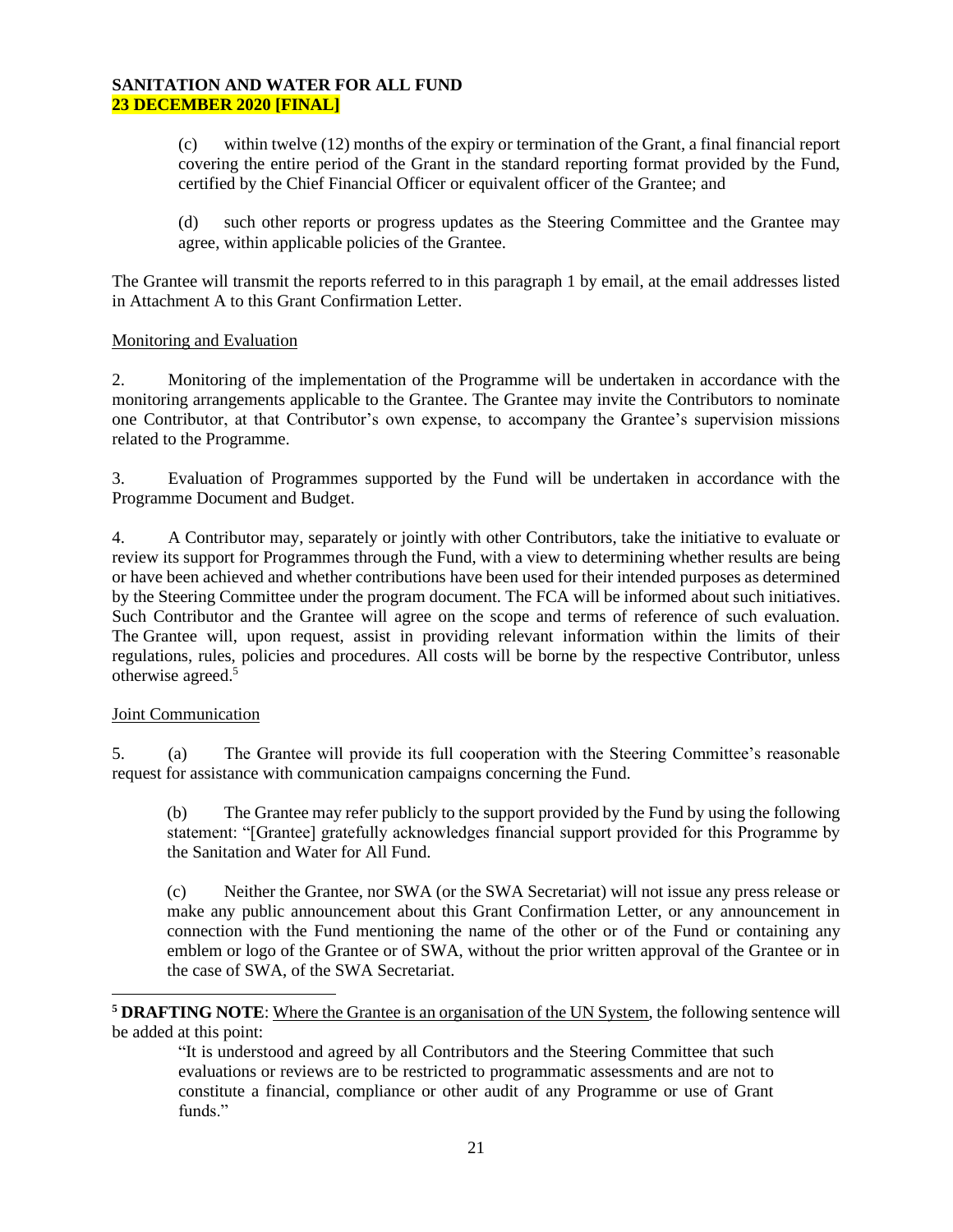(d) Except as contemplated by as permitted under sub-paragraph (b) of this paragraph 5 or as necessary in order to give effect to the arrangements contemplated in this Grant Confirmation Letter, the Grantee will not use the name, emblem or official seal of UNICEF or the United Nations, or any abbreviation of the name of the United Nations, without the prior written permission of UNICEF.

#### **Section IV Designated Focal Points**

1. The persons identified in the table in Attachment A to this Grant Confirmation Letter will be the primary focal points for discussion and consultation relating to matters arising out of this Grant Confirmation Letter.

#### **Section V Entry into Effect; Expiration; Termination; Modification**

1. This Grant Confirmation Letter will come into effect when it has been counter-signed by an authorized official of the Grantee. It will expire on the first to occur of the following:

(a) the winding up of the Fund in accordance with relevant provisions of the Standard Contribution Agreement/Arrangement for contributions to the Fund;

(b) the date on which the Grantee advises the Steering Committee and the FCA that it has fully implemented the activities set out in the Programme and Budget; or

(c) the expiry of the Grant period identified in the table on the first page of this Grant Confirmation Letter.

2. UNICEF on behalf of the Steering Committee and the Grantee may each terminate this Grant Confirmation Letter by giving the other thirty (30) days' written notice. In addition, this Grant Confirmation Letter may be terminated with immediate effect upon written notice to the Grantee if the Steering Committee determines that the Grantee has failed to comply with Section II, paragraphs 8 through 14.

3. When this Grant Confirmation Letter expires or is terminated, the Grantee will undertake appropriate measures to bring all activities to an orderly and prompt conclusion so as to minimize costs and expense. The Grantee will promptly return to the Fund all Grant funds, including interest, remaining after settlement of all commitments entered into prior to the expiry or receipt of termination notice of this Grant Confirmation Letter. The provisions of Section II, paragraphs 11 through 14 will survive the expiry or termination of this Grant Confirmation Letter.

4. This Grant Confirmation Letter may be modified only by written instrument signed by the Grantee and UNICEF on behalf of the Steering Committee.

#### **Section VI Settlement of Disputes**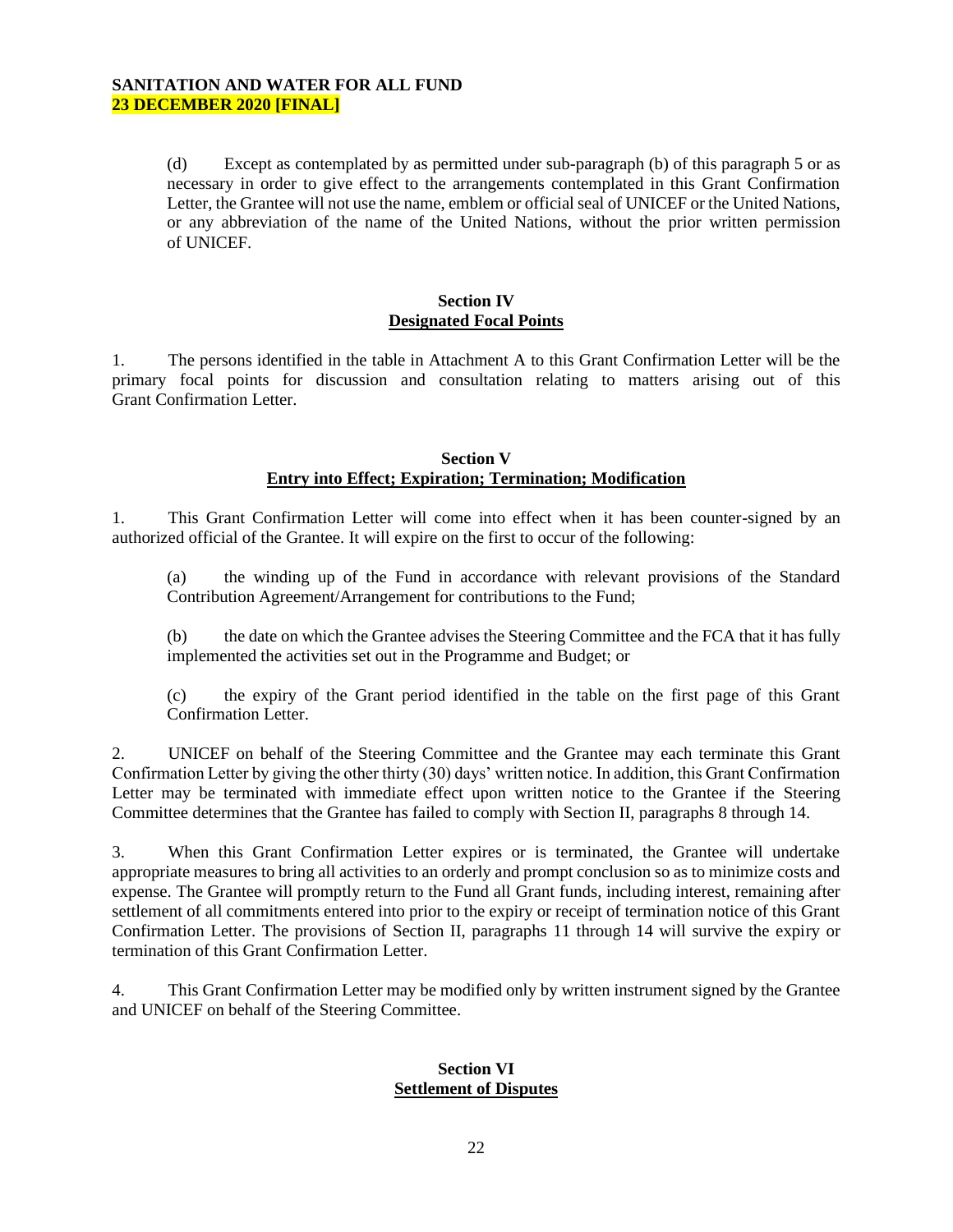1. Any dispute, controversy or claim between the Grantee and the Steering Committee arising out of, or in connection with, this Grant Confirmation Letter will be resolved exclusively through direct negotiations by persons designated by the Grantee and the Steering Committee to undertake such direct negotiations. If one of the Contributors invokes the right to direct recourse against the Grantee based on Grant Confirmation Letter Section II paragraph 14, such dispute, controversy or claim, will be resolved through direct negotiations by persons designated by the Grantee and the Contributor to undertake such direct negotiations and should those persons not be able to resolve the matter, the dispute, controversy or claim shall be addressed through such means as the Grantee and the relevant Contributor, in consultation with the chair of the Steering Committee, may agree. If Grantee and Contributor fail to agree such means, the matter shall be referred to arbitration in accordance with the applicable UNCITRAL Arbitration Rules<sup>6.</sup>

## **Section VII Privileges and Immunities**

1. Nothing in this Grant Confirmation Letter will be deemed a waiver, express or implied, of any of the privileges and immunities of the United Nations, including UNICEF, or of any Grantee which is a United Nations System Organization. **ENDS**

**<sup>6</sup> DRAFTING NOTE**: The last sentence of this Section VI ("Settlement of Disputes") is not applicable for UN organization Grantees.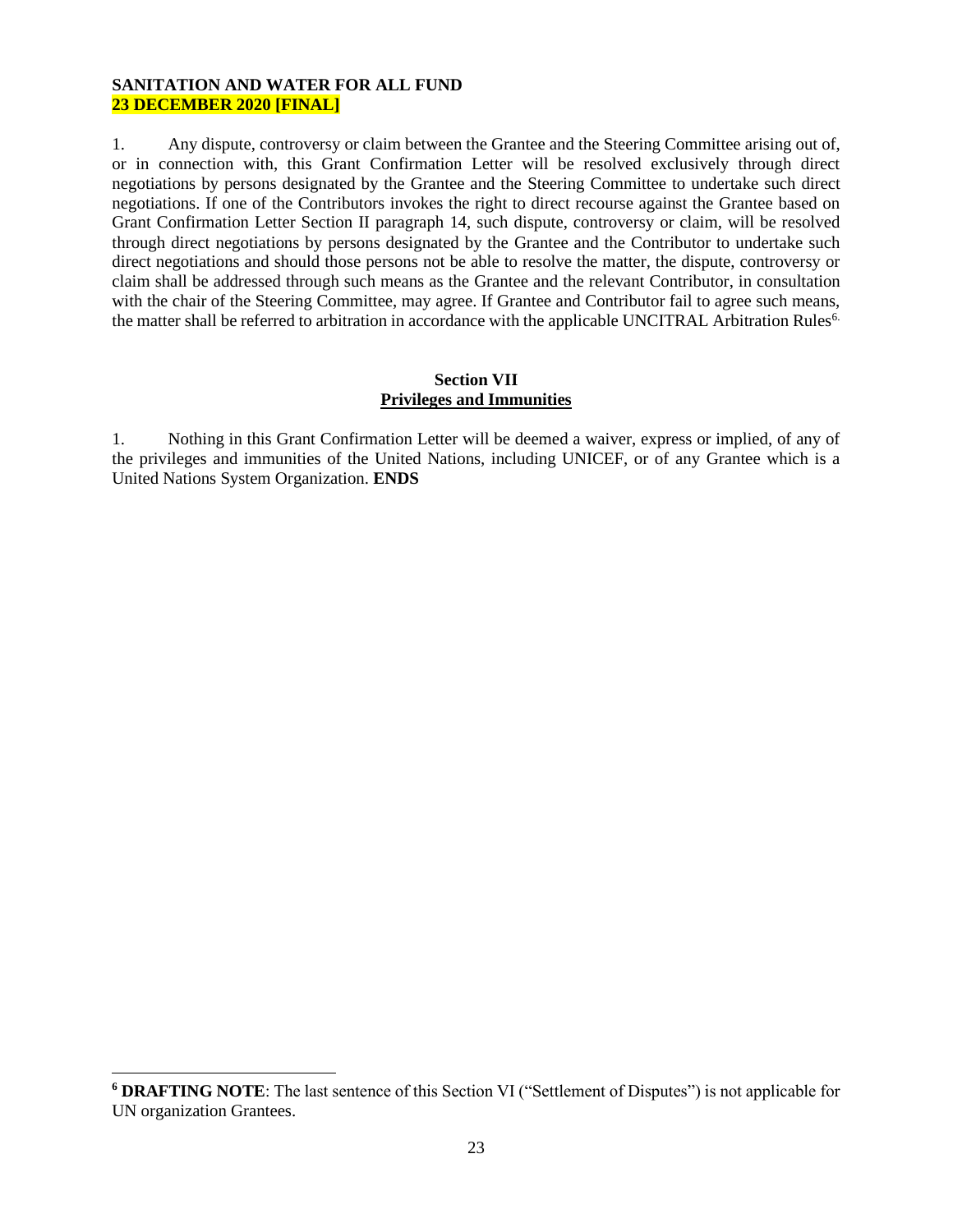# **ANNEX A(2)**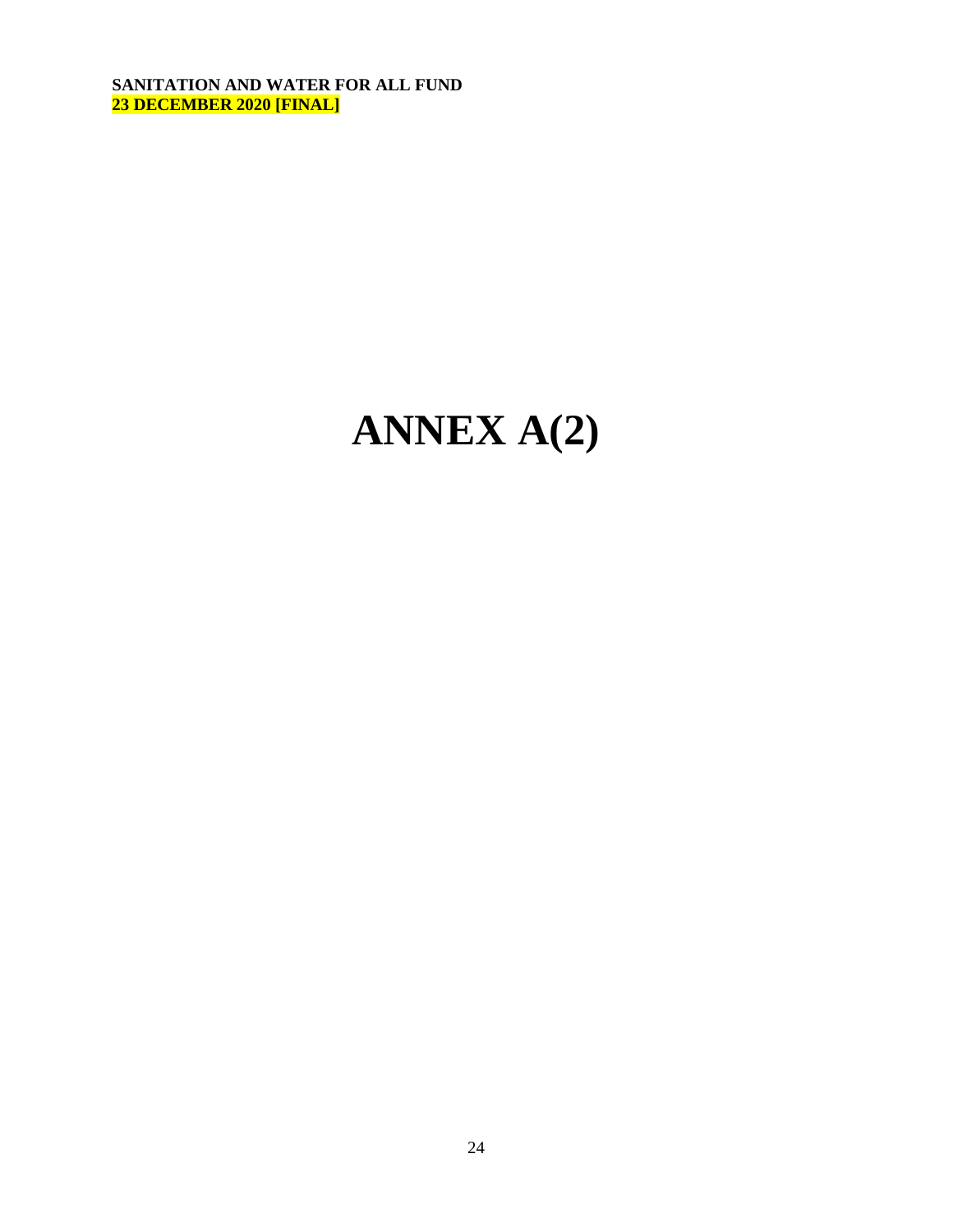# **ANNEX A(2) (Use for Private Sector Companies)**

## **STANDARD GRANT CONFIRMATION LETTER for the Sanitation and Water for All Fund**

[date]

[name, organization, and address]

## Re: **Grant from the Sanitation and Water for All Fund**

Dear [name]:

I am writing to inform you that the Sanitation and Water for All Fund (the "Fund") has approved a grant in an amount of [amount in words] United States Dollars (US\$ [amount in figures]) (the "Grant") from the Fund to [name of recipient] (the "Grantee") to support the implementation of activities (the "Programme") set out in the Programme Document and Budget (the "Programme Document and Budget") attached to the funding proposal submitted by [name of Grantee] dated [date of proposal] (the "Proposal"). The details of the Grant are summarized in the first attachment to this Grant Confirmation Letter.

The Grant is subject to the terms and conditions set out in the second attachment to this Grant Confirmation Letter. In the Proposal the Grantee agreed to comply with these terms and conditions should the Proposal be approved.

Please arrange for a properly authorized official of the Grantee to sign, date, and return to us the enclosed copy of this Grant Confirmation Letter. By doing so the Grantee will confirm the details of the Grant and reconfirm that it will comply with the terms of this Grant Confirmation Letter, including the attached terms and conditions. Upon receipt of this Grant Confirmation Letter countersigned by the Grantee, we will make arrangements for the [initial instalment of the] Grant to be disbursed.

Sincerely,

Thomas Asare Comptroller United Nations Children's Fund

For the Sanitation and Water for All Fund

Decided ON BEHALF OF [Grantee]:

Name: Title<sup>.</sup> Authorized Official Date: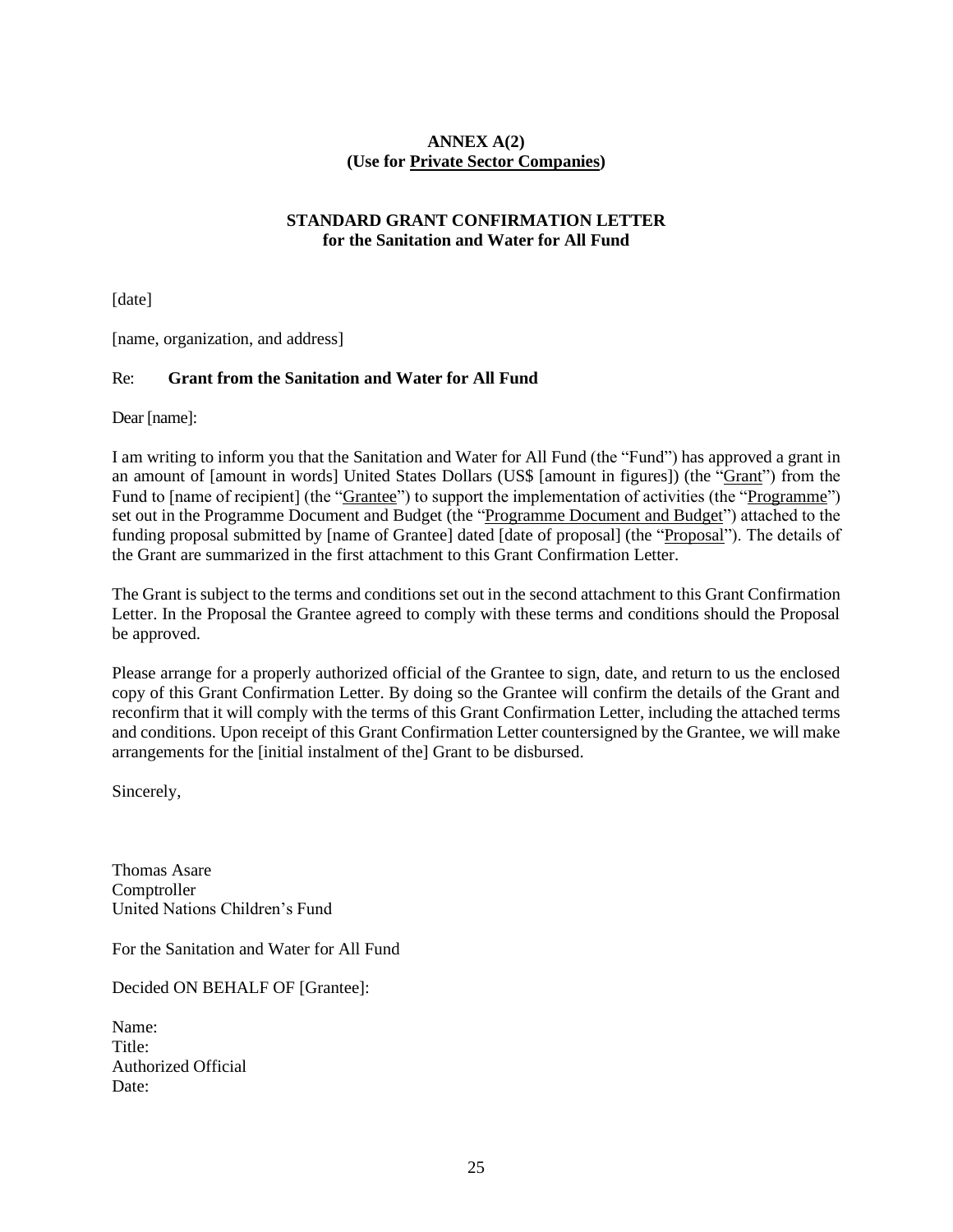cc: CEO, Sanitation and Water for All Fund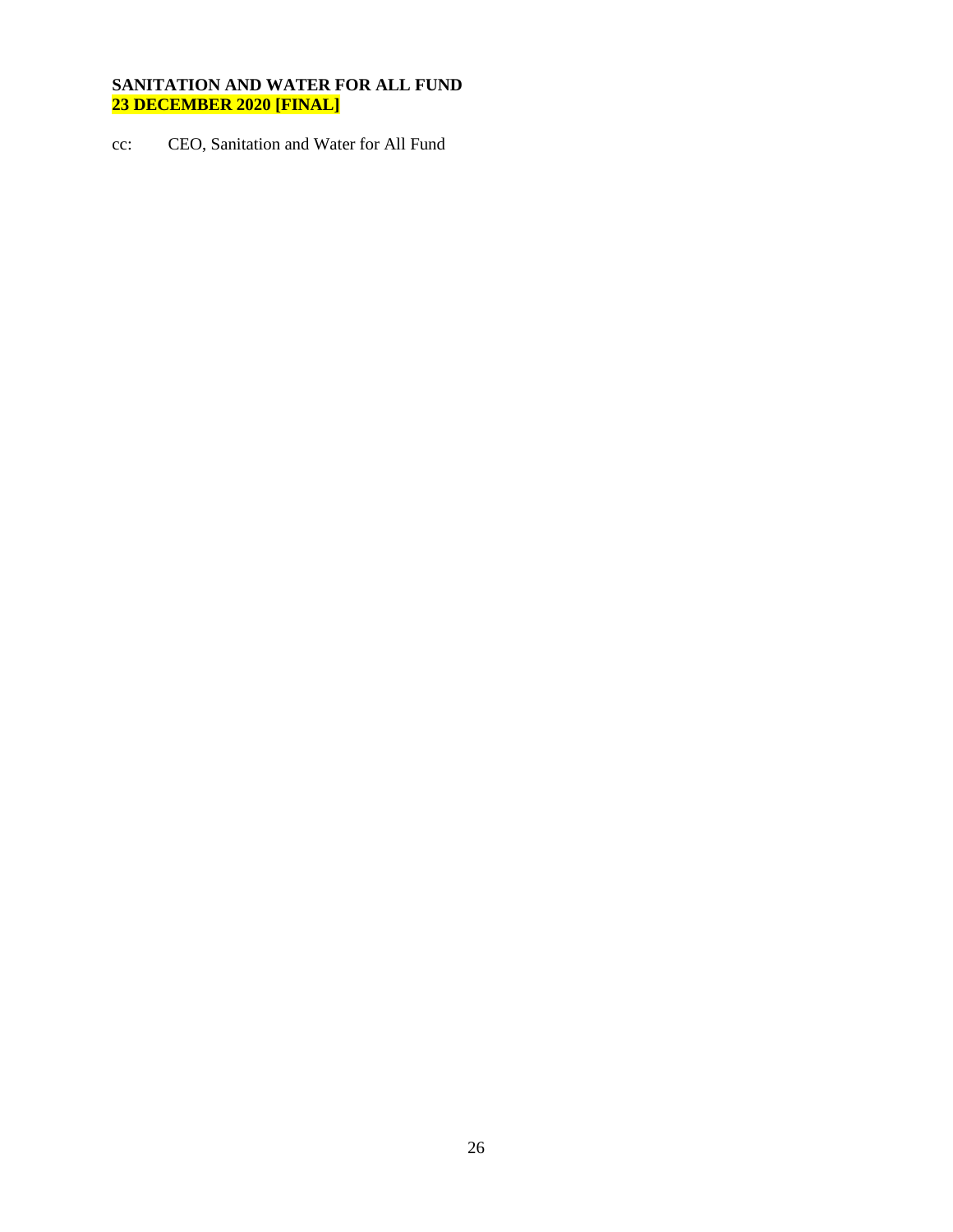#### **ATTACHMENT A To Grant Confirmation Letter**

#### **Summary Grant Details**

| 1.  | Country/Regional/Global:                                                                                                             |  |
|-----|--------------------------------------------------------------------------------------------------------------------------------------|--|
| 2.  | <b>Grantee:</b>                                                                                                                      |  |
| 3.  | <b>Programme Title:</b>                                                                                                              |  |
| 4.  | <b>Grant Period:</b>                                                                                                                 |  |
| 5.  | <b>Grant Amount:</b>                                                                                                                 |  |
| 6.  | <b>Disbursement Schedule:</b>                                                                                                        |  |
| 7.  | <b>Grantee Bank Details:</b>                                                                                                         |  |
| 8.  | <b>Grantee Focal Point:</b>                                                                                                          |  |
| 9.  | Programme Deliverables: <sup>1</sup>                                                                                                 |  |
| 10. | <b>Intellectual Property/ License</b><br><b>Terms</b><br>of<br>Programme<br><b>Deliverables:</b>                                     |  |
| 11. | <b>Focal Point in Secretariat of</b><br>the Sanitation and Water for<br><b>All Fund:</b>                                             |  |
| 12. | <b>Email address for Delivering</b><br>reports under this Grant<br><b>Confirmation</b> Letter<br>and<br><b>Disbursement Notices:</b> |  |
| 13. | <b>Focal Point in United Nations</b><br>Children's<br>Fund<br><b>Funds</b><br><b>Support Office:</b>                                 |  |

<sup>&</sup>lt;sup>1</sup> "Deliverables" means and includes all the work to be delivered by the Grantee (including, but not limited to, all software, designs, images and other elements comprised in such work and related Documentation) as a result of the Programme activities funded by the Grant in accordance with the requirements under this Grant letter. "Documentation" means, with respect to any piece of Software, all of the documents, manuals, brochures, materials and books, whether in print or electronic format, which have been prepared by or for the Grantee in order to specify procedures applicable to the use of any software, including but, not limited to, those specifically identified in the Project Document and Budget.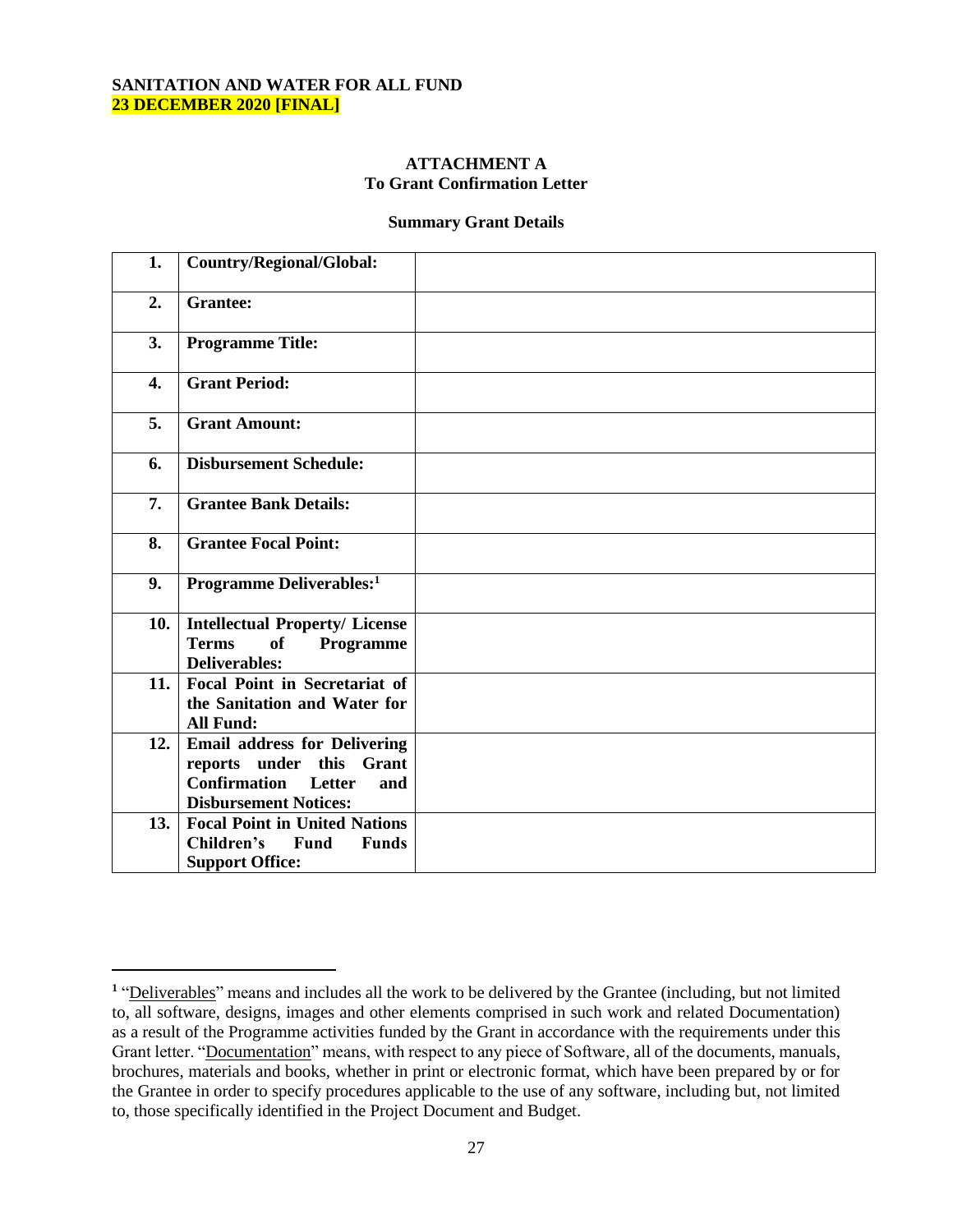#### **ATTACHMENT B To Grant Confirmation Letter**

#### **Terms and Conditions of Grant**

#### **Section I Transfer of Grant**

1. Subject to the availability of funds in the Fund, the Grant will be transferred by the United Nations Children's Fund ("UNICEF") as the Fund Custodian and Administrator (the "FCA") of the Fund, in instalments in accordance with the disbursement schedule set out in the table in Attachment A to this Grant Confirmation Letter. Each instalment will be transferred by wire transfer to the account designated by the Grantee in its Proposal and confirmed in the table in Attachment A to this Grant Confirmation Letter. The Sanitation and Water for All Fund ("SWA") Steering Committee may establish conditions for payment of any subsequent instalment by agreement with the Grantee and upon such agreement those conditions will be confirmed in writing to the Grantee.

2. Payment of the first instalment will normally be made ten (10) business days (in New York) after receipt of this Grant Confirmation Letter countersigned by the Grantee.

3. Payment of subsequent instalments of the Grant will be made only upon instruction from the Steering Committee, following review by the Steering Committee of a disbursement notice stating the amount to be disbursed and accompanied by:

- (a) the relevant reports required under Section III, paragraph 1(a); and
- (b) a statement setting out

(I) the cash balance (separately identifying funds that are committed but not disbursed), if any, of the Grant held by the Grantee at the end of the month immediately preceding the submission of the disbursement notice;

(II) confirmation by the Grantee that all Grant funding has been used in accordance with the Programme Document and Budget;

(III) confirmation that the condition(s) if any imposed by the Steering Committee to the requested disbursement have been fulfilled; and

(IV) confirmation by the Grantee that it is on course to complete the Programme activities in accordance with the timeline and other requirements of the Programme Document and Budget and highlighting any expected challenges and mitigating actions.

4. When making a transfer in accordance with this Grant Confirmation Letter, the FCA will notify the Grantee's Treasury Operations of the following: (a) the amount transferred, (b) the value date of the transfer; and (c) that the transfer is from UNICEF as the FCA pursuant to this Grant Confirmation Letter. The Grantee will promptly acknowledge receipt of funds in writing.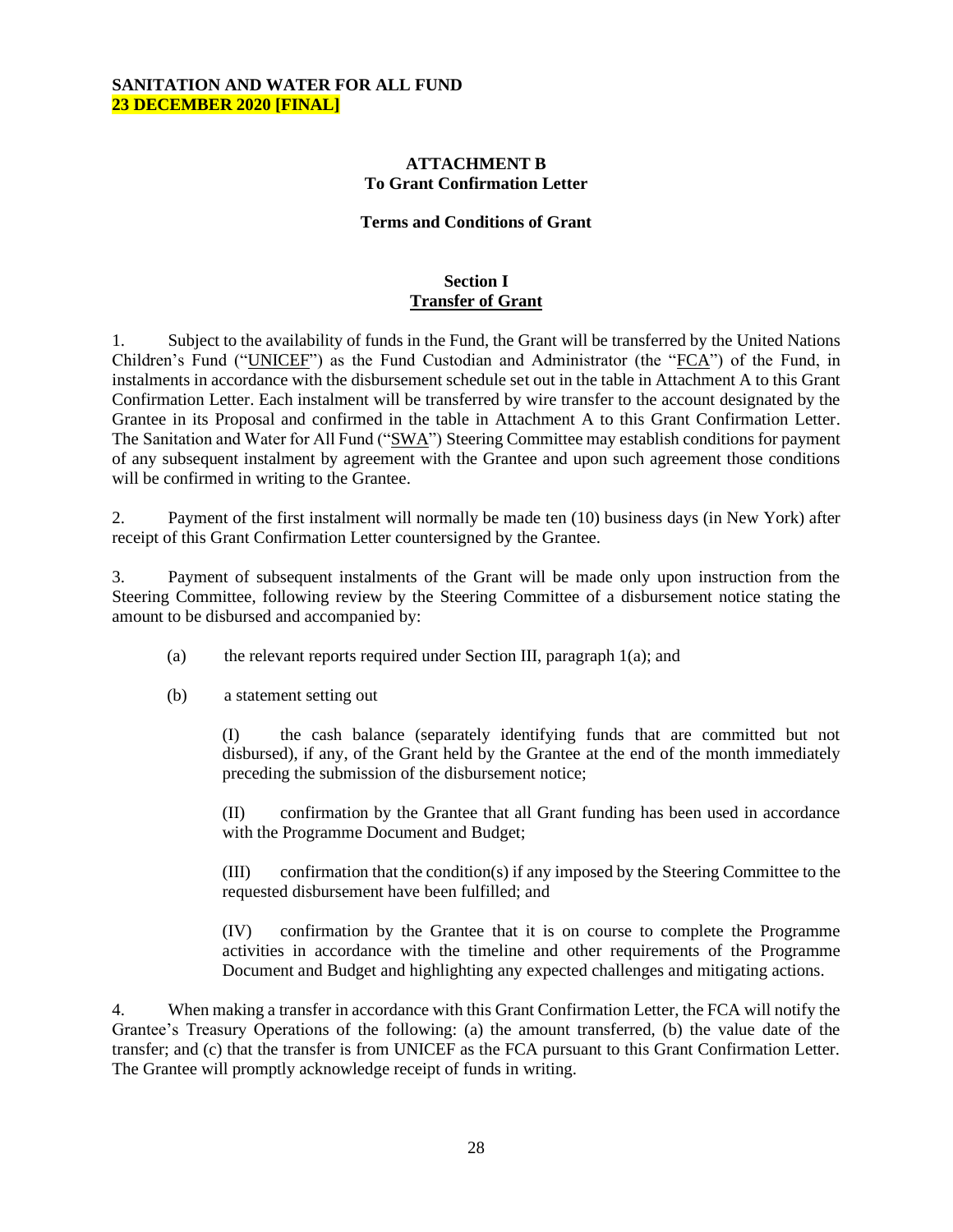5. Upon receiving instructions from the Steering Committee, the FCA may withhold disbursement of any instalment or reduce the amount of any instalment if the Steering Committee determines that there is a discrepancy in the content or form of the relevant disbursement notice or the required supporting documents or that, in the case of a request for disbursement of the second or subsequent instalments, any of the following has occurred:

(a) Grant funding provided has not been used in accordance with the Programme Document and Budget or there has been any other material breach of the terms of this Grant Confirmation Letter;

(b) there has been insufficient progress made by the Grantee by reference to the milestones set out in the Programme Document and Budget; or

(c) the condition(s) if any imposed by the Steering Committee have not been fulfilled to the Steering Committee's satisfaction.

If the Steering Committee makes a determination under this paragraph 5, the Grantee will promptly be notified of such determination.

6. The Grantee agrees that disbursement of the Grant (including any instalment thereof) is subject to available funds in the Fund. Where the balance in the Fund on the date of a scheduled disbursement is insufficient to make that disbursement, the Grantee will be informed accordingly.

#### **Section II Use of the Grant**

Grant Funds to be used Solely for the Purposes Intended

1. The Grantee will establish a separate ledger account under its financial regulations and rules for the receipt and administration of the funds disbursed to it from the Fund. The Grantee assumes full programmatic and financial accountability for the funds disbursed to it in accordance with this Grant Confirmation Letter. That separate ledger account will be administered by the Grantee in accordance with its own regulations, rules, policies and procedures, including those relating to interest.

2. The Grantee will use the funds transferred to it under this Grant Confirmation Letter for the purpose for which they have been provided. The Grantee will use the Grant exclusively to implement the activities described in the Programme Document and Budget.

3. Any significant modifications to the scope of the activities or the anticipated expenditures described in the Programme Document and Budget, including as to the nature, content, sequencing or duration of activities, will be subject to prior approval by the Steering Committee

4. Indirect costs of the Grantee recovered through Programme Support Costs will be seven percent (7%). All other costs incurred by the Grantee in carrying out the Programme will be recovered as direct costs.

# Grantee's Responsibility for the Programme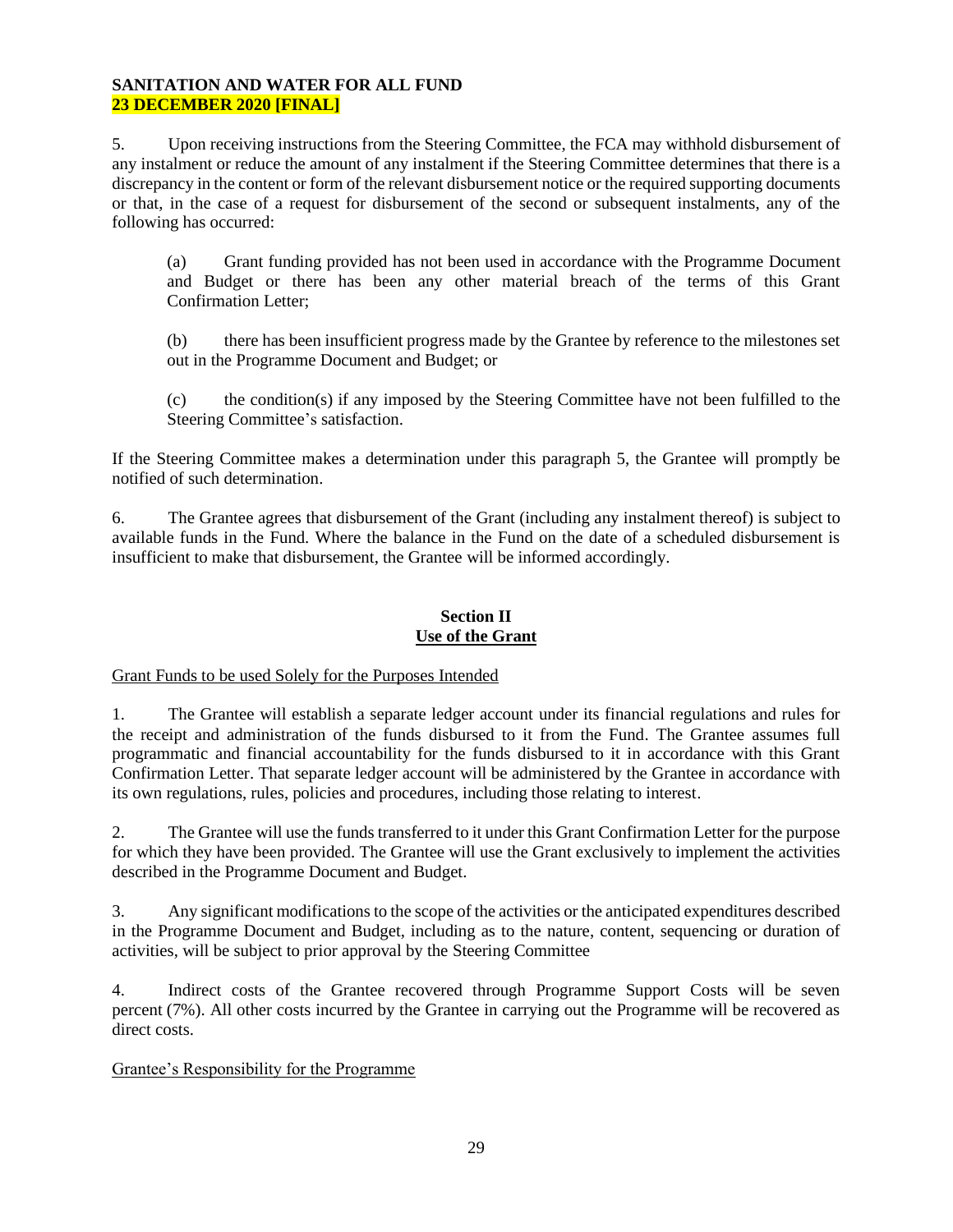5. The implementation of activities described in the Programme Document and Budget, and expenditure of the Grant in accordance with the Programme Document and Budget, will be the exclusive responsibility of the Grantee and will be carried out in accordance with its applicable regulations, rules, directives and procedures, including those relating to procurement as well as the selection and assessment of subgrantees.<sup>2</sup> Accordingly, personnel will be engaged and administered, equipment, supplies and services purchased, and contracts entered into in accordance with the provisions of such regulations, rules, policies and procedures. The Grantee will notify SWA if there are any changes in their regulations, rules, policies and procedures.

6. The Grantee takes full responsibility and accountability for implementation of the activities and for expenditure of the Grant, and for the acts and omissions of all persons or entities employed by or acting on behalf of or otherwise associated with it, including (but not limited to) any subgrantee, and will be responsible for handling all suits, claims, demands, and liability of any nature or kind, including their costs and expenses, arising out of acts or omissions of the Grantee, or of the Grantee's employees, officers, agents or subgrantees, in connection with the Grant, including the expenditure of the Grant, the implementation of the activities described in the Programme Document and Budget, and alleged infringement of a copyright or other intellectual property rights or licenses, patent, design, trade-name or trade-mark in connection with the use by UNICEF, the Fund and other beneficiaries of any Programme Deliverables. The Grantee will indemnify, at its own expense, UNICEF, the Fund, and their respective officials, agents and employees, from and against all suits, claims, demands, losses and liability ("Claims") of any nature or kind, including their costs and expenses, brought by a third party and arising out of the alleged infringement of a copyright or other intellectual property rights or licenses, patent, design, trade-name or trade-mark in connection with the use by UNICEF, the Fund and other beneficiaries of any Programme Deliverables. UNICEF or the Fund will report any such Claims to the Grantee within a reasonable period of time after having received actual notice. The Grantee will have sole control of the defense, settlement and compromise of any such Claims, except with respect to the assertion or defense of the privileges and immunities of UNICEF, which as between the Grantee and UNICEF only UNICEF itself will assert and maintain.

7. In implementing the activities described in the Programme Document and Budget, the Grantee will not be considered as an agent of any other grantee, the Steering Committee, any Government or other entity contributing to the Fund pursuant to a Standard Contribution Agreement (a "Contributor"), UNICEF, or the SWA Secretariat and thus, the personnel of one will not be considered as staff members, personnel or agents of any of the others. The Grantee will be responsible for handling all suits, claims, demands, and liability of any nature or kind, including their costs and expenses, against any other grantee, the Steering Committee, a Contributor, UNICEF, or the SWA Secretariat arising out of acts or omissions of the Grantee, or of the Grantee's employees, officers, agents or subgrantees, in connection with the Grant including the expenditure of the Grant and implementation of the activities described in the Programme Document and Budget.

# Grantee's Responsibilities with regard to Intellectual Property

8. Except as otherwise expressly provided for in this Grant Confirmation Letter, all intellectual property and other proprietary rights, whether registered or unregistered, including, but not limited to, patents, copyrights, and trademarks, with regard to products, processes, inventions, ideas, know-how, or documents and other materials which the Grantee develops using the Grant (the "Programme IP") will be managed in a way that maximizes public accessibility and allows the broadest possible use.

**<sup>2</sup>** All sub-contracting of activities described in the Programme Document require the prior approval of the UNICEF Fund Support Office.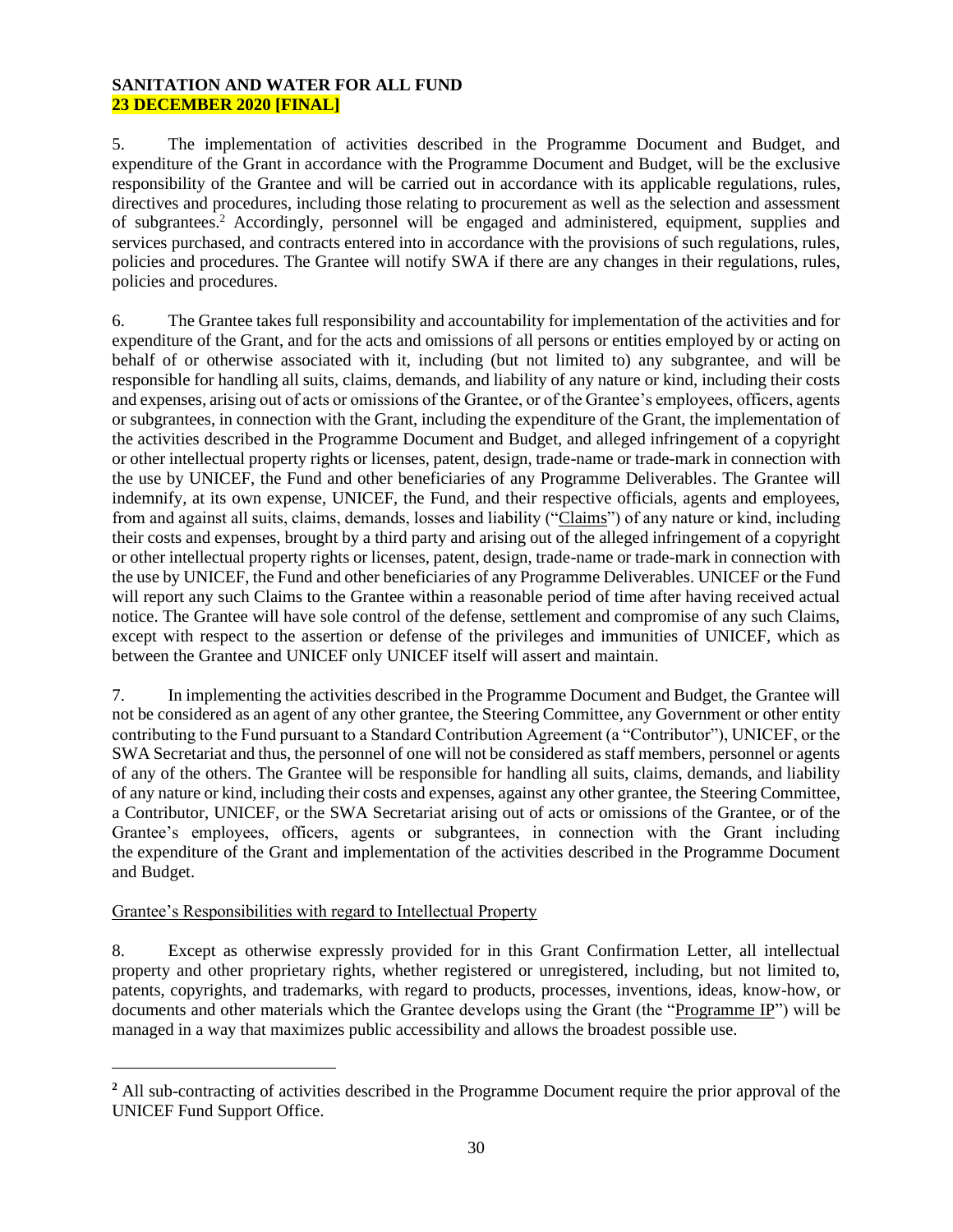9. The Grantee will be entitled to all Programme IP. Except as otherwise expressly stated in this Grant Confirmation Letter, the Programme Deliverables (i) will be derived from intellectual property available under Open License terms or (ii) will be original to the Grantee and, in such case, will not infringe any copyright, trademark, patent or other proprietary right of any third party. "Open License" means the following terms or their equivalent as specified in this Grant Confirmation Letter: (i) for software, a GNU general public license, a BSD license or an MIT license, (ii) for hardware, a CERN license, MIT license or TAPR license and (iii) for design or content, a CC-BY license.

10. Except as otherwise expressly stated in this Grant Confirmation Letter, the Grantee has not and will not enter into any agreement or arrangement that restrains or restricts any person's rights to use any Programme Deliverable or other work resulting from the Programme activities.

11. Notwithstanding any inconsistent terms of any Open License applicable to the Programme Deliverables, the Programme Deliverables will not contain any Disabling Code, and the Fund and UNICEF will not otherwise receive from the Grantee any Disabling Code through the use of the Programme Deliverables. Without prejudice to the Fund's and UNICEF's other rights and remedies, if a Disabling Code is identified, the Grantee, at its sole cost and expense, will take all steps necessary to furnish to the Fund and UNICEF a corrected version of the relevant Programme Deliverables without the presence of Disabling Codes. "Disabling Code" means any virus, back door, timer or other limiting routine, instruction or design, or other malicious, illicit or similar unrequested code that may have the consequence (whether by design or unintentionally) of disrupting, disabling, harming, circumventing security controls or otherwise impeding in any manner the normal operation or performance of (i) any software or service or (ii) any UNICEF or Fund information system or network.

12. Unless otherwise set out in this Grant Confirmation Letter, by no later than half way through the Grant Period, the Grantee will make publicly accessible in perpetuity all Programme IP on a GitHub repository on appropriate Open License terms acceptable to the Fund with attribution reflecting the Grantee as the primary licensor and, during the Grant Period and in perpetuity thereafter, continue to make publicly accessible all improvements, patches and updates of the Programme IP.

13. Unless otherwise set out in this Grant Confirmation Letter, during the period from making the Programme IP accessible on the GitHub repository to the expiry of the Grant Period, and for a twelve (12) month period after the expiry of the Grant Period, make available to the Fund such Programme Data as the Fund may reasonably request on a real-time basis (with a 99% uptime rate). "Programme Data" means any and all information or data in digital form or processed or held in digital form that is generated through the Programme Deliverables or Programme activities or otherwise relates to the Programme or that is collected by the Grantee in the performance of the Programme activities set out in the Programme Document and Budget, including but not limited to, user data, numbers of additions and deletions, commit counts and commit activities.

14. During the Grant Period and for a twelve (12) month period after the expiry of the Grant Period, at the Fund's or UNICEF's request, provide its reasonable cooperation to the Fund and UNICEF in relation to, among other things, requests for clarification in relation to the integration of the Programme Deliverables into the Fund's and UNICEF's programmes, such cooperation to include, but not be limited to, making the Grantee's personnel and any relevant data and documentation available for such purposes.

Guiding Principles and Testing Standards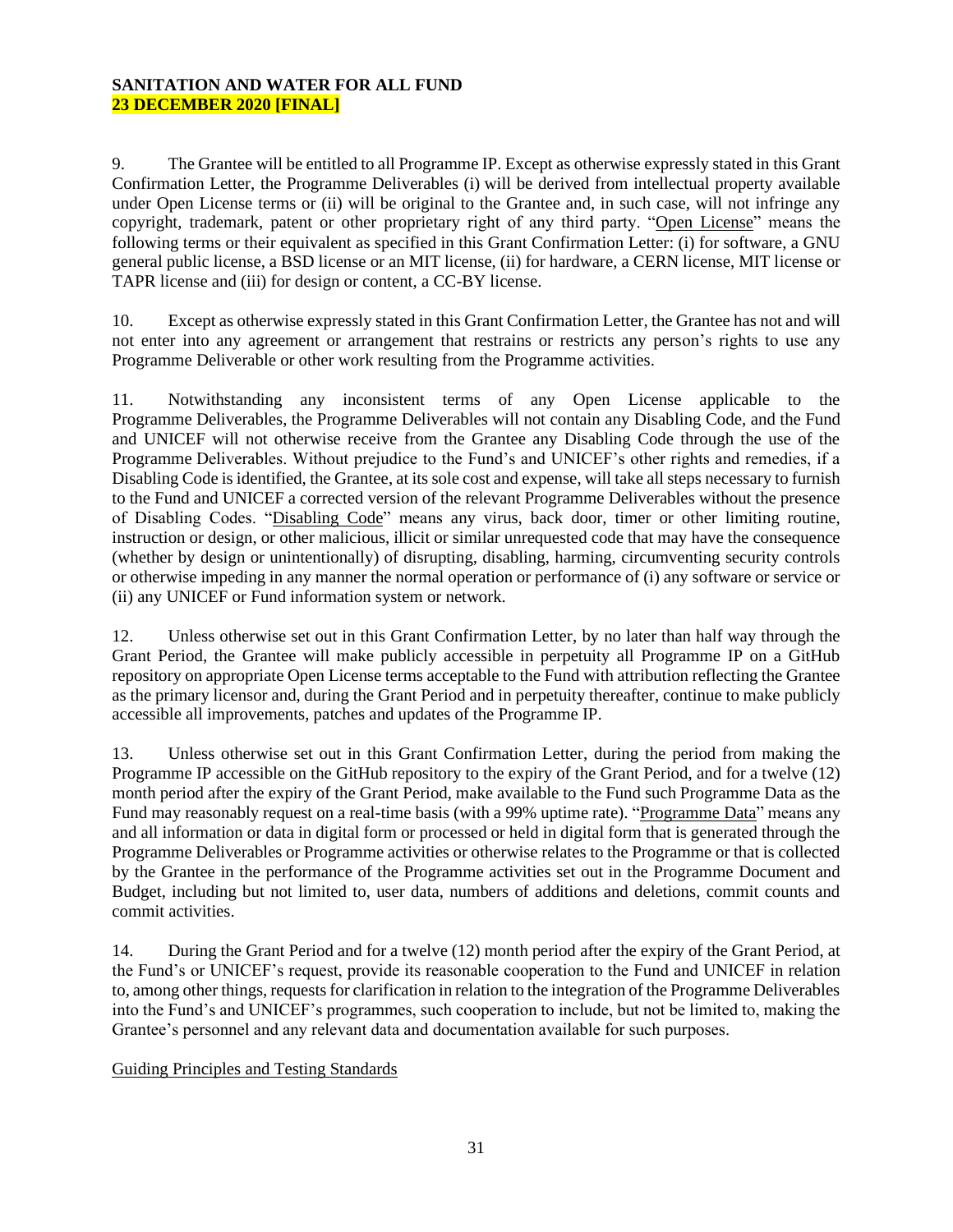15. Unless otherwise set out in this Grantee Letter, the Grantee will ensure that the Programme Deliverables are inter-operable with other open source platforms and that the Programme Deliverables will not be reliant on content, software or hardware that are only available under licenses that are not open source or that are only available for a charge or fee.

16. The Grantee will ensure that all Programme Deliverables are tested in accordance with the testing protocol and standards described in the Programme Document and Budget and ensuring that all code has at least 80%-unit test coverage in its final form. Unless otherwise set out in the Programme Document and Budget, the Grantee will make all test results publicly available at the same time as making Programme Deliverables available on the relevant GitHub repository. At the Fund's request, the Grantee will provide the Fund with evidence that each Programme Deliverable meets the relevant testing standards.

17. Acknowledging that some Programme Deliverables could potentially be intended to be useable by children, adolescents and/or young adults, the Grantee will apply appropriate standards of care in its testing and outreach to target groups in the development of each of the Programme Deliverables and will comply with international best practice standards and any guidance provided by UNICEF and the Fund regarding engaging children and young people in the development of digital products and services and safeguarding.

18. The Grantee will also comply with the principles set forth in the United Nations Development Group Guidance Note on Big Data for the Achievement of the 2030 Sustainable Development Goals: Data Privacy, Ethics and Protection (the "Guidance Note"), which is available at: [https://unsdg.un.org/resources/data-privacy-ethics-and-protection-guidance-note-big-data-achievement-](https://unsdg.un.org/resources/data-privacy-ethics-and-protection-guidance-note-big-data-achievement-2030-agenda)[2030-agenda](https://unsdg.un.org/resources/data-privacy-ethics-and-protection-guidance-note-big-data-achievement-2030-agenda) with respect to the collection and use of Programme Data.

19. The Grantee further agree that the following guiding principles (the "Guiding Principles")<sup>3</sup> will guide the implementation of the Programme activities and Deliverables:

(a) Security: The security of any software applications and their ability to prevent malicious and unintended misuse is an absolute priority. Encryption should be used where appropriate. All communication between systems will use SSL and/or certificates.

(b) Usability: Software applications must be modern, intuitive, and easy to use. It should be built with accessibility (Web Content Accessibility Guidelines / Section 508) in mind. Layouts and features should remain simple, consistent throughout, and to the point.

(c) Scalability: Application must be designed in such a way that it is possible to horizontally scale in the case of a hosted (vs. standalone) deployment.

(d) Extensibility: As much as possible, the system should be built to adapt to varying needs, diverse audiences, changing requirements based on the users' profile. This will be particularly important for the customizations of the software products, as one should aim at developing reusable and adaptable features rather than one-time development for a specific project. Capacity for internationalization and multi-language support are essential to the success of the solution. In this regard, the Grantee acknowledges and understands that the Fund's intention is for the software to be deployed in various countries. The Grantee will have due regard to this goal in providing the Programme Deliverables and will, wherever possible and feasible, ensure that customization of any software is transferable and can be applied in other country contexts. In this regard, the Grantee

<sup>3</sup> **DRAFTING NOTE:** Delete those which are not relevant/applicable.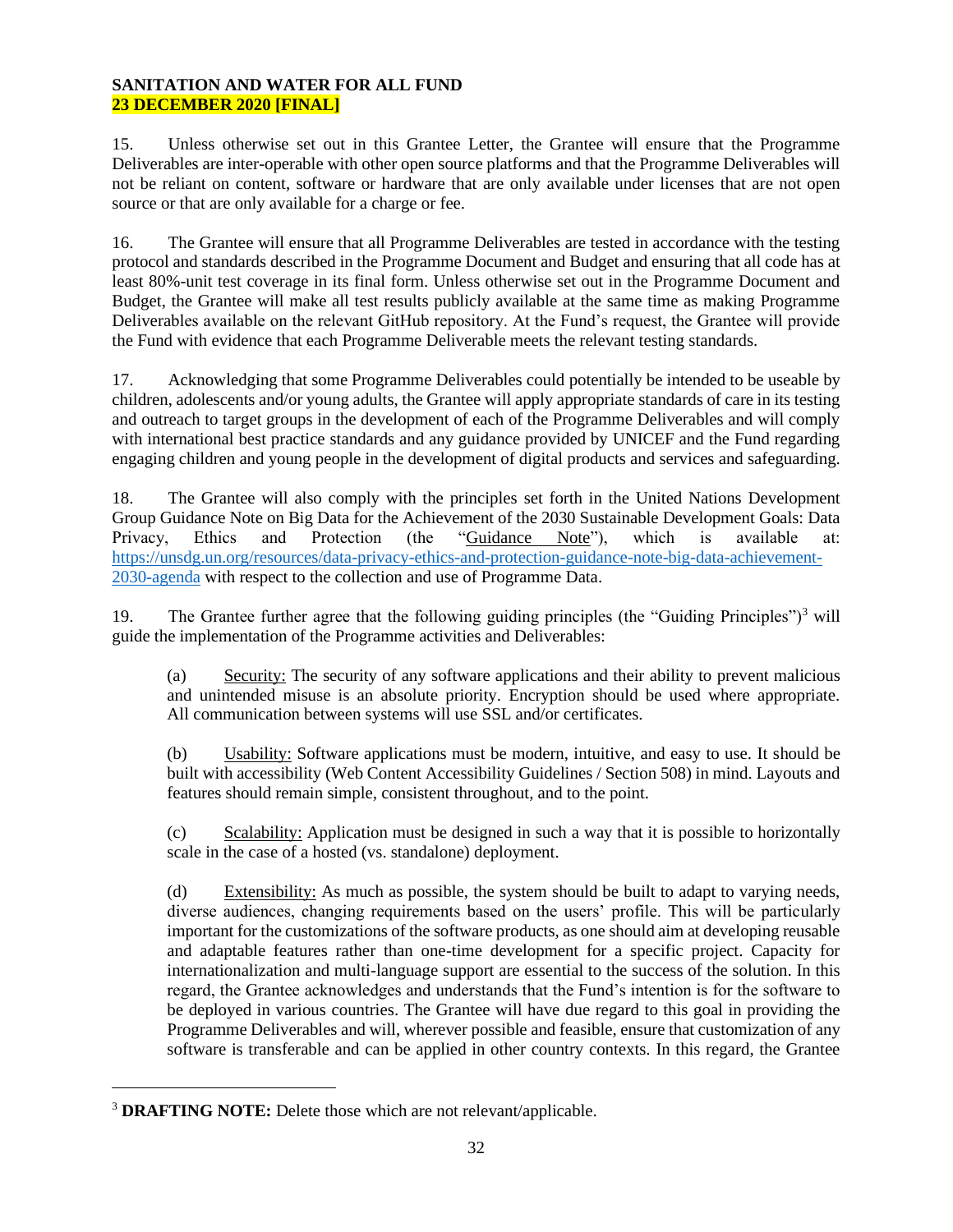will continuously consult with the Fund regarding the possibility and feasibility of transferability of different functions of the customization.

(e) Connectivity: The Fund, UNICEF and its partners work all over the world, including the most isolated locations and in regions affected by disasters and conflicts. It is critical to develop solutions to ensure access to essential resources to as many users as possible, online or offline, through Web server or local, standalone deployments in occasionally connected environments.

(f) Self-sustainability: It is expected that few human resources will be available to support the administration of the applications and support users. Therefore, it is critical to aim at designing systems and processes that are as self-sustainable as possible. This implies, for example, the creation of automation, communication templates, workflows, reliable technology, FAQ, inline help and self-training solutions.

## Ethical Conduct

20. The Grantee will select for work implementing the Programme Document and Budget reliable persons who will perform effectively, respect the local customs, and conform to a high standard of moral and ethical conduct. The Grantee will establish appropriate programmatic safeguard measures in the design and implementation of the Programme, thereby promoting the shared values, norms and standards of the international community. These measures include respect of international conventions on the environment, on children's rights and internationally agreed core labor standards.

21. Without limiting the generality of the previous paragraph:

(a) The Grantee will comply with all laws, ordinances, rules, and regulations applicable to it bearing upon the performance of its obligations under the terms of this Grant Confirmation Letter.

(b) The Grantee will take all appropriate measures to prevent sexual exploitation, abuse and harassment, and child safeguarding violations of anyone by any of its employees, personnel, subgrantees, and subcontractors and will respond appropriately should violations occur. The Grantee will also take all appropriate measures to prohibit its employees, personnel, subgrantees, and subcontractors from exchanging any money, goods, services, or other things of value, for sexual favors or activities or from engaging in any sexual activities that are exploitative or degrading to any person. The Grantee will further ensure that none of its employees, personnel, subgrantees, and subcontractors exposes any intended beneficiary, including children, to any form of discrimination, abuse or exploitation.

(c) Investigations of allegations of sexual exploitation, abuse, harassment, and child safeguarding violations arising in programmatic activities funded by the Fund, will, where appropriate, be carried out by the investigation service of the Grantee in accordance with its rules, regulations, policies and procedures.

(d) The Steering Committee, the FCA and the Contributors will be promptly notified of credible allegations of sexual exploitation, abuse, harassment and child safeguarding violations, under investigation by the Grantee, to the extent that such notification does not jeopardize the conduct of the investigation. Any information provided by Grantee herein, will be shared in accordance with its respective regulations, rules, policies and procedures and without prejudice to the safety, security, privacy and due process rights of concerned individuals.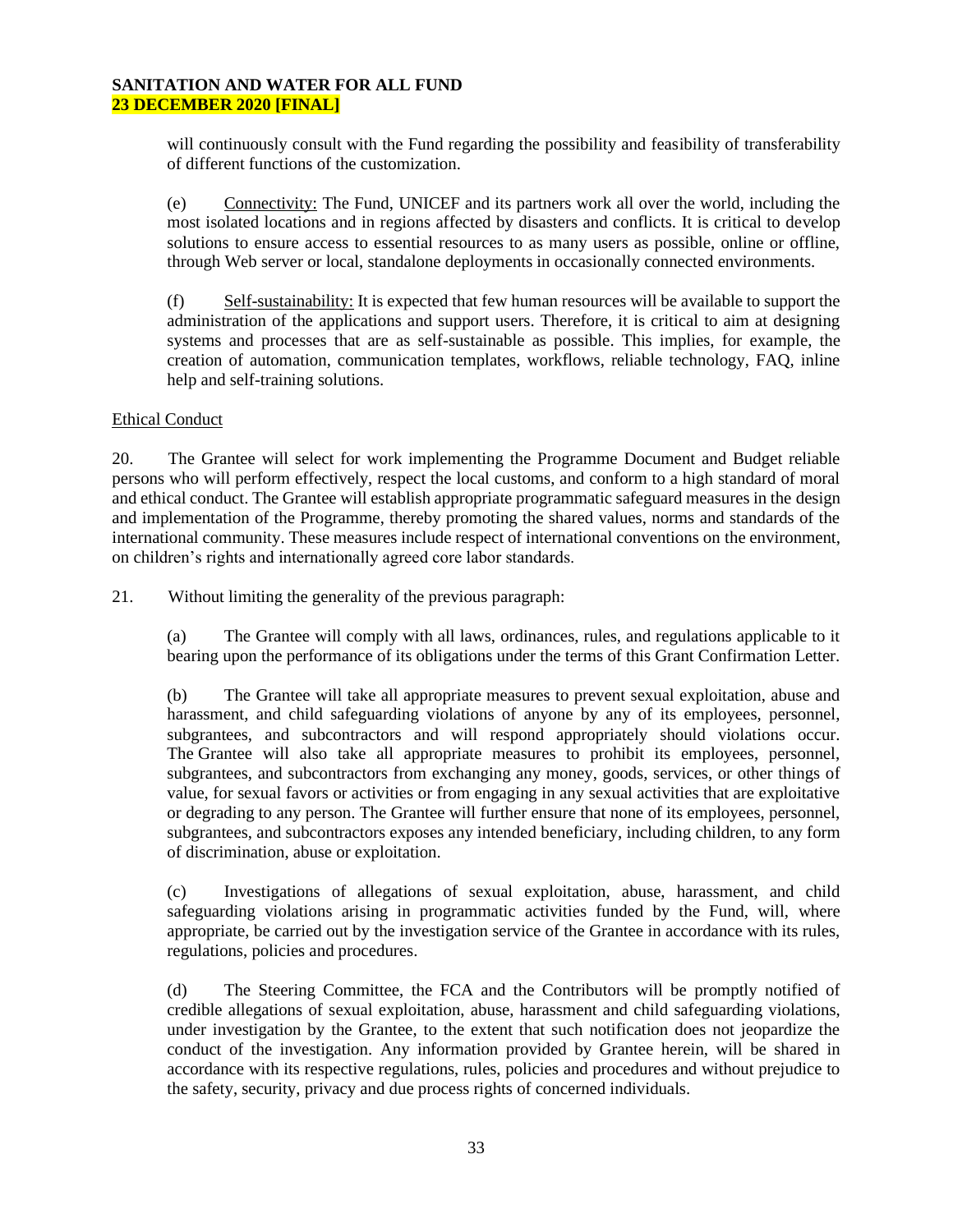(e) The Grantee warrants that no member of the Steering Committee or the rosters of experts engaged to assist the Steering Committee, or employees of the FCA or personnel of the SWA Secretariat has received or will be offered by the Grantee any direct or indirect benefit arising from the Grant or the award thereof. The Grantee agrees that breach of this provision is a breach of an essential term of this Grant Confirmation Letter.

## Special Provisions regarding Financing of Terrorism

22. The Grantee confirms that, consistent with United Nations Security Council Resolutions relating to terrorism, including United Nations Security Council Resolution 1373 (2001) and 1267 (1999) and related resolutions, it is firmly committed to the international fight against terrorism, and in particular, against the financing of terrorism. Similarly, the Grantee recognizes its obligation to comply with any applicable sanctions imposed by the United Nations Security Council in addition to any other sanctions regime to which it is subject. In addition to complying with any laws to which it is subject, the Grantee will use all reasonable efforts to ensure that the funds transferred to it in accordance with this Grant Confirmation Letter are not used to provide support or assistance to individuals or entities associated with terrorism as designated by any United Nations Security Council sanctions regime. If, during the term of this Grant Confirmation Letter, the Grantee determines there are credible allegations that funds transferred to it in accordance with this Grant Confirmation Letter have been used to provide support or assistance to individuals or entities associated with terrorism as designated by any United Nations Security Council sanctions regime, it will as soon as it becomes aware of it inform the Steering Committee, the FCA and the contributors and in consultation with the Steering Committee, determine an appropriate response.

## Protections against Fraud and Misuse of Grant Funds

23. The Grantee recognizes the importance of taking all necessary precautions to avoid the misuse of funds and, to this end, the Grantee will maintain standards of conduct among its staff and personnel, and appropriate oversight and control mechanisms with regard to the use of the Grant by it and by any third party to which some or all of the Grant is transferred, to prohibit corrupt, fraudulent, collusive or coercive practices (including in connection with the award and administration of contracts, grants, or other benefits).

24. If the Grantee receives an allegation of misuse of funds disbursed from the Fund to the Grantee and determines that such allegation is credible enough to warrant an investigation, it will promptly notify the Steering Committee and the FCA, to the extent that such notification does not jeopardize the conduct of the investigation. The allegation will be dealt with promptly in accordance with the Grantee's accountability and oversight framework including with regard to initiating and completing an investigation of such allegation. The Grantee will keep the Steering Committee and the FCA informed about the progress of the investigation. Promptly upon completion of the investigation, the Grantee will inform the Steering Committee and the FCA about the results of the investigation and agree with the Steering Committee on the appropriate application of paragraph 26 below.

25. The Grantee acknowledges that the Steering Committee may, at the request of any Contributor or at its own initiative, request that the Grantee or another entity conduct an enquiry, review, or investigation into credible allegations of misuse of funds disbursed from the Fund to the Grantee. The Grantee will promptly undertake such enquiry, review, or investigation at its own expense and report the results to the Steering Committee. The Grantee will ensure that its subgrantees provide, full cooperation in any such enquiry, review, or investigation whether conducted by itself or by another party at the request of the Steering Committee.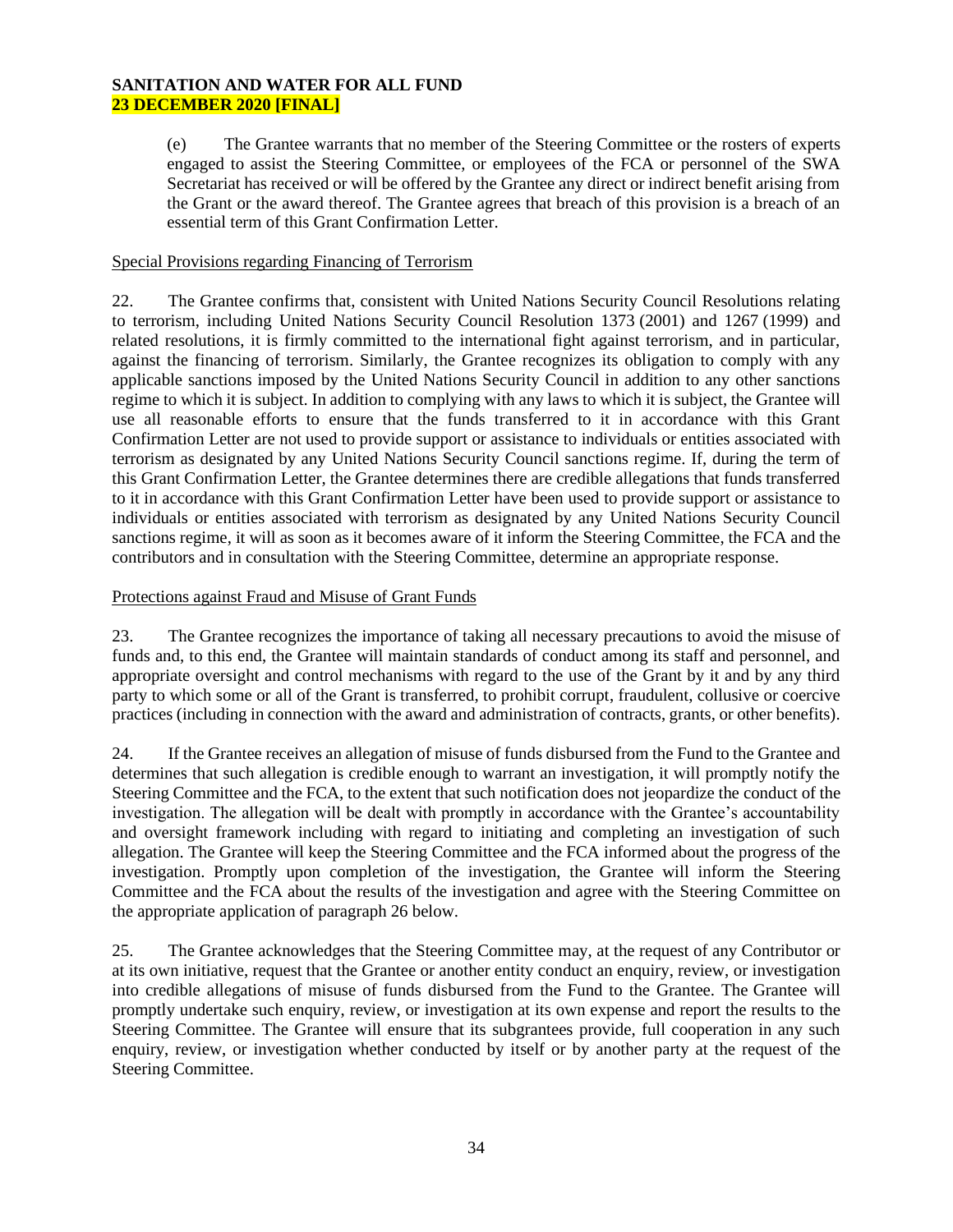26. If the Steering Committee determines that any portion of the Grant, or any supplies and equipment purchased using the Grant, have not been used in accordance with the Programme Document and Budget and this Grant Confirmation Letter (including where there has been theft or diversion by reason of fraud or corruption):

(a) this Grant Confirmation Letter may be suspended or terminated with immediate effect upon written notice to the Grantee; and/or

(b) the Grantee will either (i) repay to the Fund any amounts misappropriated by its own staff; or (ii) agree on appropriate recovery efforts for any amounts misappropriated by third parties and repay to the Fund all amounts recovered.

27. It is understood and agreed that the Steering Committee will convey to each Contributor information received by it under paragraphs 24 and 25 above, and that a Contributor may, following consultation with the Steering Committee, UNICEF and all other Contributors, and at its own expense, exercise the rights set out in paragraph 26 above.

28. Notwithstanding any other provision of this Grant Confirmation Letter, the Grantee recognizes that each Contributor has reserved the right to withhold continued contributions to the Fund if the Grantee does not meet its reporting obligations; or if the Contributor concludes that there is evidence of improper use of funds (including through diversion by reason of fraud or corruption).

29. The Grantee will not be required to commence and continue to implement the activities set out in the Programme Document and Budget while any amount of the Grant requested by the Grantee in accordance with the disbursement schedule is unpaid.

# Completion of the Programme

30. The Grantee will advise the SWA Secretariat in writing when all activities described in the Programme Document and Budget have been fully implemented.

#### **Section III Reporting; Monitoring and Evaluation; Joint Communication**

#### Reporting

1. The Grantee will provide the following reports:

(a) within ninety (90) days of the end of each calendar year during the term of the Grant, in the standard reporting format provided by the Fund (i) an annual programmatic report setting out a detailed description of the activities undertaken, the results achieved and lessons learned; and (ii) an annual financial statement setting out the Grant funds received, and the use and expenditure of such funds, it being understood that such financial statements will be certified by the Chief Financial Officer or equivalent officer of the Grantee and, at the request of the Steering Committee, will be audited subject to the regulations and rules applicable to the Grantee;

(b) within six (6) months of the completion of Programme activities funded by the Grant, a final programmatic report covering the entire period of the Grant in the standard reporting format provided by the Fund;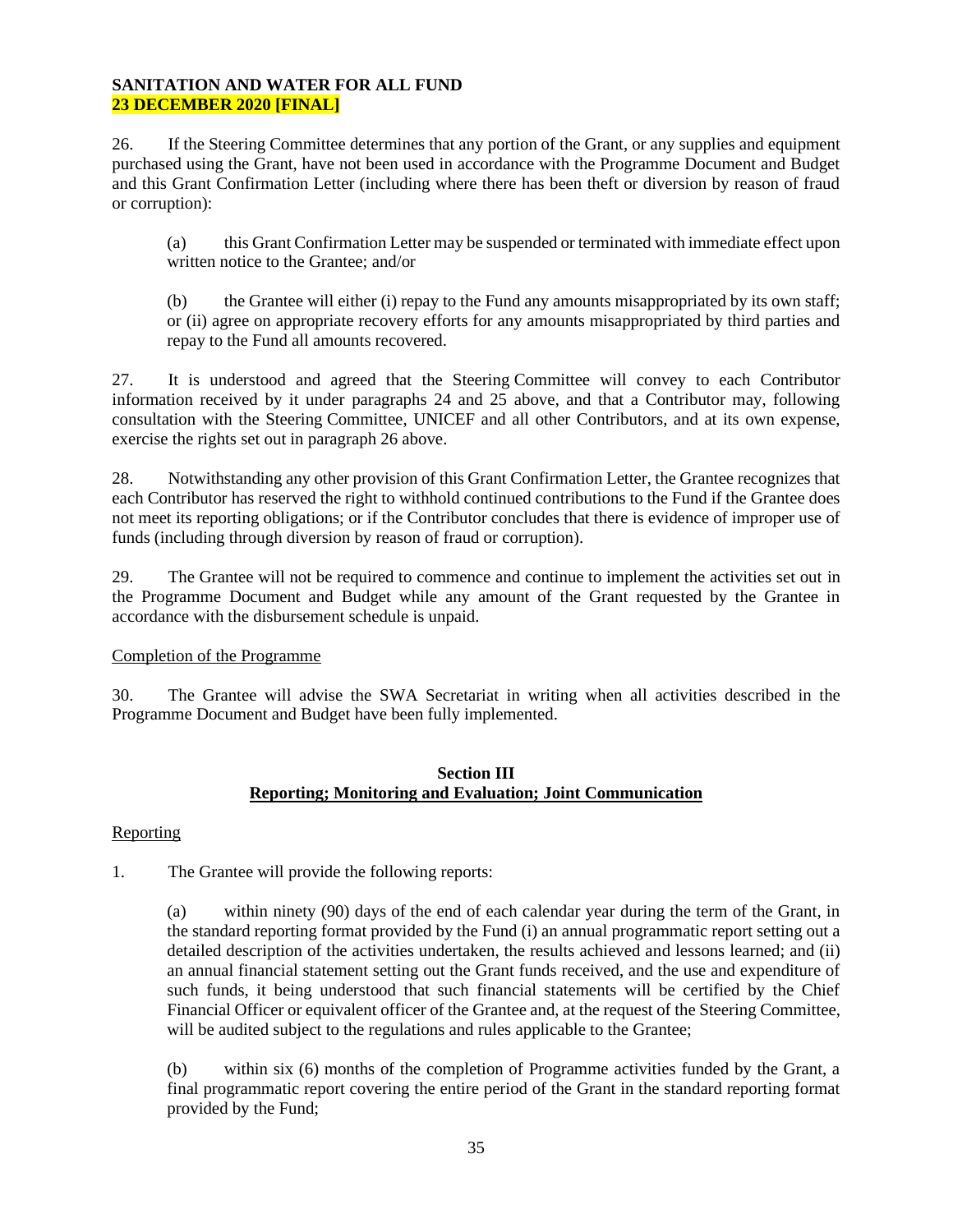(c) within twelve (12) months of the expiry or termination of the Grant, a final financial report covering the entire period of the Grant in the standard reporting format provided by the Fund, certified by the Chief Financial Officer or equivalent officer of the Grantee; and

(d) such other reports or progress updates as the Steering Committee and the Grantee may agree, within applicable policies of the Grantee.

The Grantee will transmit the reports referred to in this paragraph 1 by email, at the email addresses listed in Attachment A to this Grant Confirmation Letter.

#### Monitoring and Evaluation

2. Monitoring of the implementation of the Programme will be undertaken in accordance with the monitoring arrangements applicable to the Grantee. The Grantee may invite the Steering Committee to nominate one Contributor, at that Contributor's own expense, to accompany the Grantee's supervision missions related to the Programme.

3. Evaluation of Programmes supported by the Fund will be undertaken in accordance with the Programme Document and Budget.

4. A Contributor may, separately or jointly with other Contributors, take the initiative to evaluate or review its support for Programmes through the Fund, with a view to determining whether results are being or have been achieved and whether contributions have been used for their intended purposes as determined by the Steering Committee. The FCA will be informed about such initiatives. Such Contributor and the Grantee will agree on the scope and terms of reference of such evaluation. The Grantee will, upon request, assist in providing relevant information within the limits of their regulations, rules, policies and procedures. All costs will be borne by the respective Contributor, unless otherwise agreed.

#### Joint Communication

5. (a) The Grantee will provide its full cooperation with the Steering Committee reasonable request for assistance with communication campaigns concerning the Fund.

(b) The Grantee may refer publicly to the support provided by the Fund by using the following statement: "[Grantee] gratefully acknowledges financial support provided for this Programme by the Sanitation and Water for All Fund."

(c) Neither the Grantee, nor SWA (or the SWA Secretariat) will not issue any press release or make any public announcement about this Grant Confirmation Letter, or any announcement in connection with the Fund mentioning the name of the other or of the Fund or containing any emblem or logo of the Grantee or of SWA or Partnership, without the prior written approval of the Grantee or in the case of SWA of the SWA Secretariat.

(d) Except as contemplated by as permitted under sub-paragraph (b) of this paragraph 5 or as necessary in order to give effect to the arrangements contemplated in this Grant Confirmation Letter, the Grantee will not use the name, emblem or official seal of UNICEF or the United Nations, or any abbreviation of the name of the United Nations, without the prior written permission of UNICEF.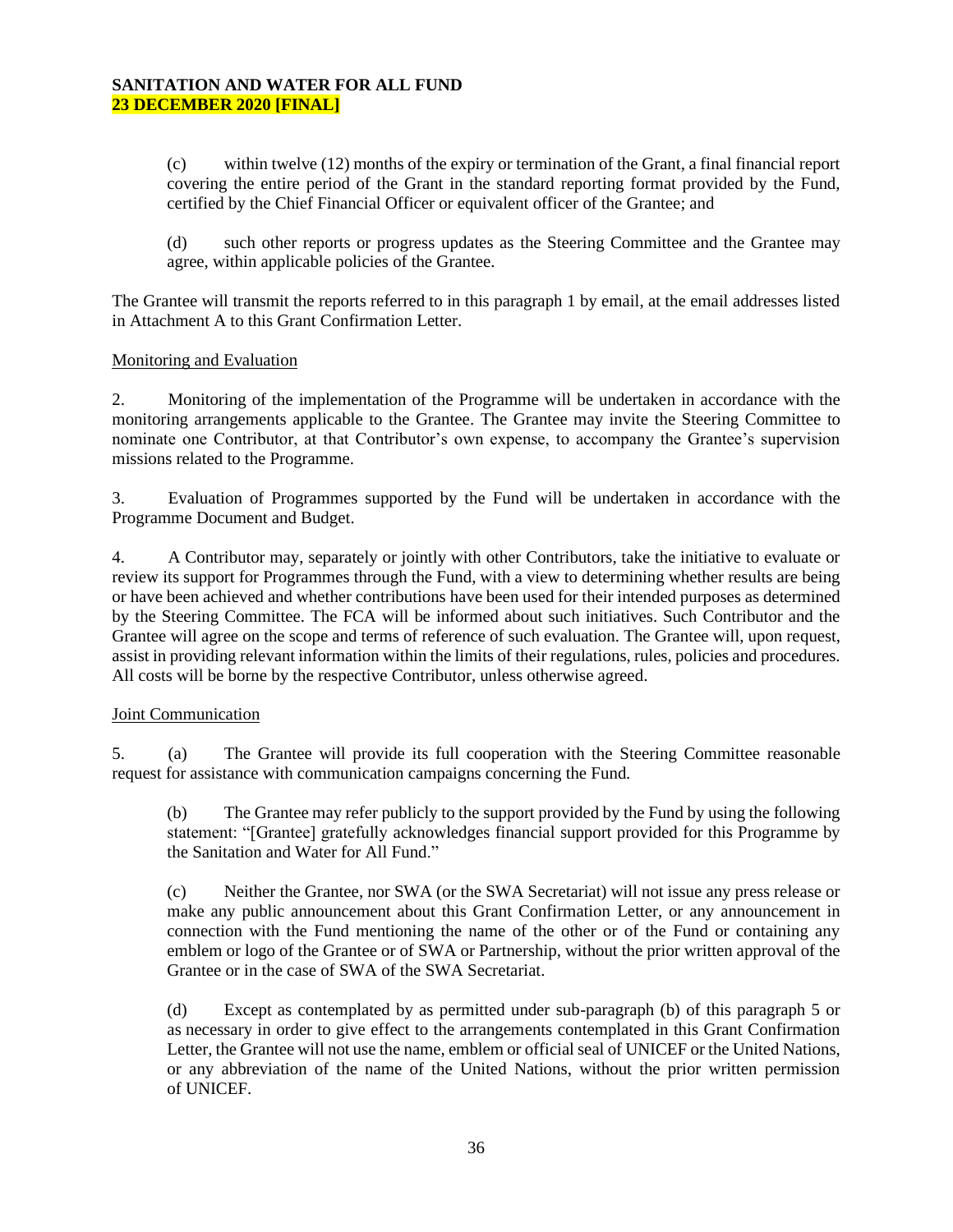(e) The Fund reserves the right to make Grantee information, Programme Documents and reports public on its website.

#### **Section IV Designated Focal Points**

1. The persons identified in the table in Attachment A to this Grant Confirmation Letter will be the primary focal points for discussion and consultation relating to matters arising out of this Grant Confirmation Letter.

## **Section V Entry into Effect; Expiration; Termination; Modification**

1. This Grant Confirmation Letter will come into effect when it has been counter-signed by an authorized official of the Grantee. It will expire on the first to occur of the following:

(a) the winding up of the Fund in accordance with relevant provisions of the Standard Contribution Agreement/Arrangement for contributions to the Fund;

(b) the date on which the Grantee advises the Steering Committee and the FCA that it has fully implemented the activities set out in the Programme and Budget; or

(c) the expiry of the Grant period identified in the table on the first page of this Grant Confirmation Letter.

2. UNICEF on behalf of the Steering Committee and the Grantee may each terminate this Grant Confirmation Letter by giving the other thirty (30) days' written notice. In addition, this Grant Confirmation Letter may be terminated with immediate effect upon written notice to the Grantee if the Steering Committee determines that the Grantee has failed to comply with Section II, paragraphs 20 through 26.

3. When this Grant Confirmation Letter expires or is terminated, the Grantee will undertake appropriate measures to bring all activities to an orderly and prompt conclusion so as to minimize costs and expense. The Grantee will promptly return to the Fund all Grant funds remaining after settlement of all commitments entered into prior to the expiry or receipt of termination notice of this Grant Confirmation Letter. Additionally, the Grantee will take any other action that may be necessary, or that the Fund may direct in writing, for the minimization of losses and for the protection and preservation of any property, whether tangible or intangible, related to this Grant that is in the possession of the Grantee and in which the Fund has or may be reasonably expected to acquire an interest, including but not limited to providing reasonable assistance with any migration of any Programme IP and Programme Data. The provisions of Section II, paragraphs 23 through 26 will survive the expiry or termination of this Grant Confirmation Letter.

4. This Grant Confirmation Letter may be modified only by written instrument signed by the Grantee and UNICEF on behalf of the Steering Committee.

#### **Section VI Settlement of Disputes**